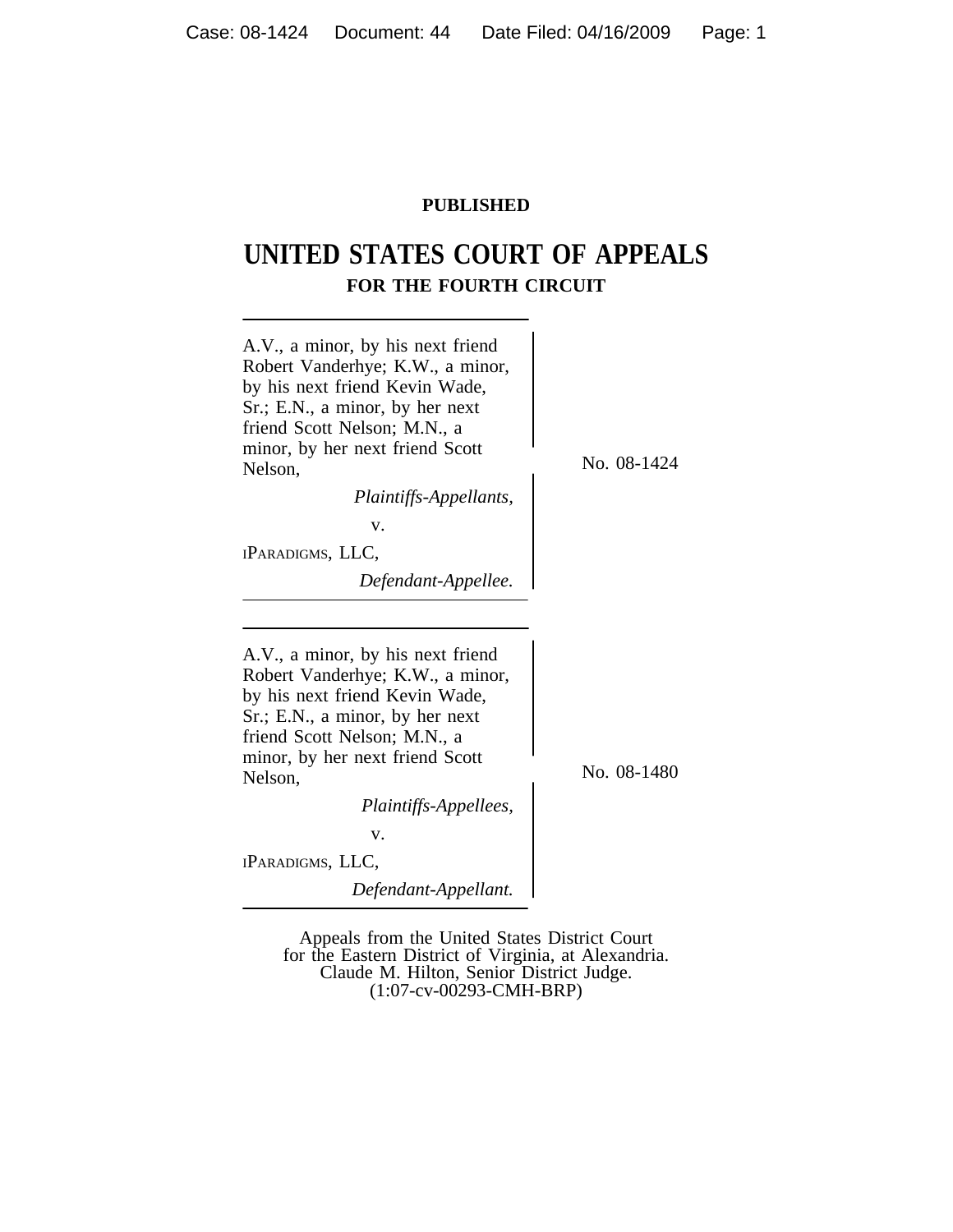### Argued: December 4, 2008

#### Decided: April 16, 2009

#### Before WILKINSON, MOTZ, and TRAXLER, Circuit Judges.

Affirmed in part, reversed in part, and remanded by published opinion. Judge Traxler wrote the opinion, in which Judge Wilkinson and Judge Motz joined.

# **COUNSEL**

**ARGUED:** Robert Arthur Vanderhye, McLean, Virginia, for Appellants/Cross-Appellees. James F. Rittinger, SATTER-LEE, STEPHENS, BURKE & BURKE, New York, New York, for Appellee/Cross-Appellant. **ON BRIEF:** Joshua M. Rubins, Justin E. Klein, SATTERLEE, STEPHENS, BURKE & BURKE, New York, New York, for Appellee/Cross-Appellant.

#### **OPINION**

TRAXLER, Circuit Judge:

Plaintiffs brought this copyright infringement action against defendant iParadigms, LLC, based on its use of essays and other papers written by plaintiffs for submission to their high school teachers through an online plagiarism detection service operated by iParadigms. *See* 17 U.S.C. § 501. iParadigms asserted counterclaims alleging that one of the plaintiffs gained unauthorized access to iParadigms' online service in violation of the Computer Fraud and Abuse Act, *see* 18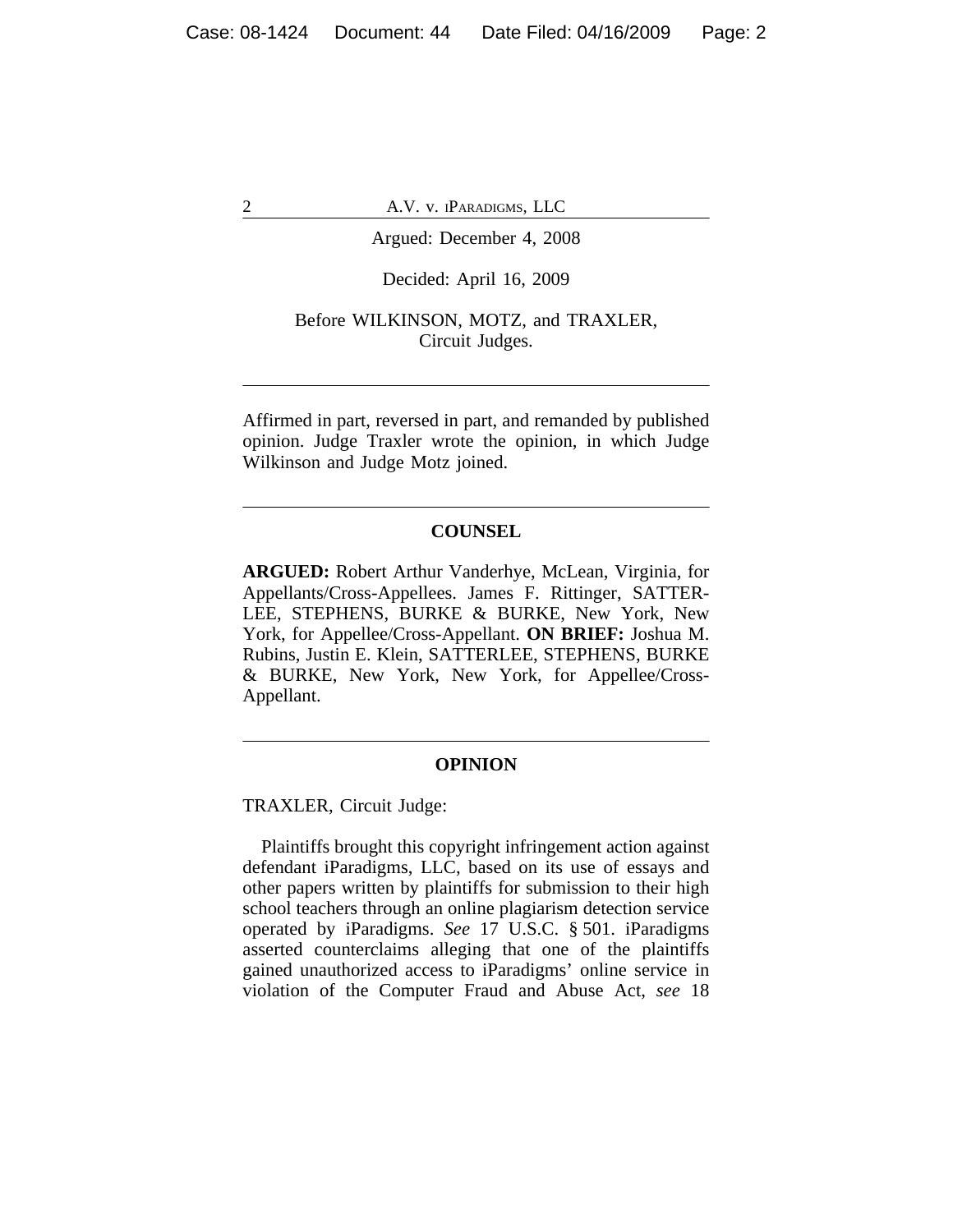U.S.C. §§ 1030(a)(5)(A)(iii) & (B)(i), and the Virginia Computer Crimes Act, *see* Va. Code Ann. § 18.2-152.1-18.2- 152.16. The district court granted summary judgment in favor of iParadigms on plaintiffs' copyright infringement claim based on the doctrine of fair use. *See* 17 U.S.C. § 107. On the counterclaims, the district court granted summary judgment against iParadigms based on its conclusion that iParadigms failed to produce evidence that it suffered any actual or economic damages.

The parties cross appeal. We affirm the grant of summary judgment on the plaintiffs' copyright infringement claim, but reverse the summary judgment order as to iParadigms' counterclaims and remand for further consideration.

I.

Defendant iParadigms owns and operates "Turnitin Plagiarism Detection Service," an online technology system designed to "evaluate[ ] the originality of written works in order to prevent plagiarism." S.J.A. 1. According to iParadigms, Turnitin offers high school and college educators an automated means of verifying that written works submitted by students are originals and not the products of plagiarism. When a school subscribes to iParadigms' service, it typically requires its students to submit their written assignments "via a web-based system available at *www.turnitin.com* or via an integration between Turnitin and a school's course management system." S.J.A. 1-2. In order to submit papers online, students "must be enrolled in an active class" and must "enter the class ID number and class enrollment password" supplied by the assigning professor. J.A. 240.

After a student submits a writing assignment, Turnitin performs a digital comparison of the student's work with content available on the Internet, including "student papers previously submitted to Turnitin, and commercial databases of journal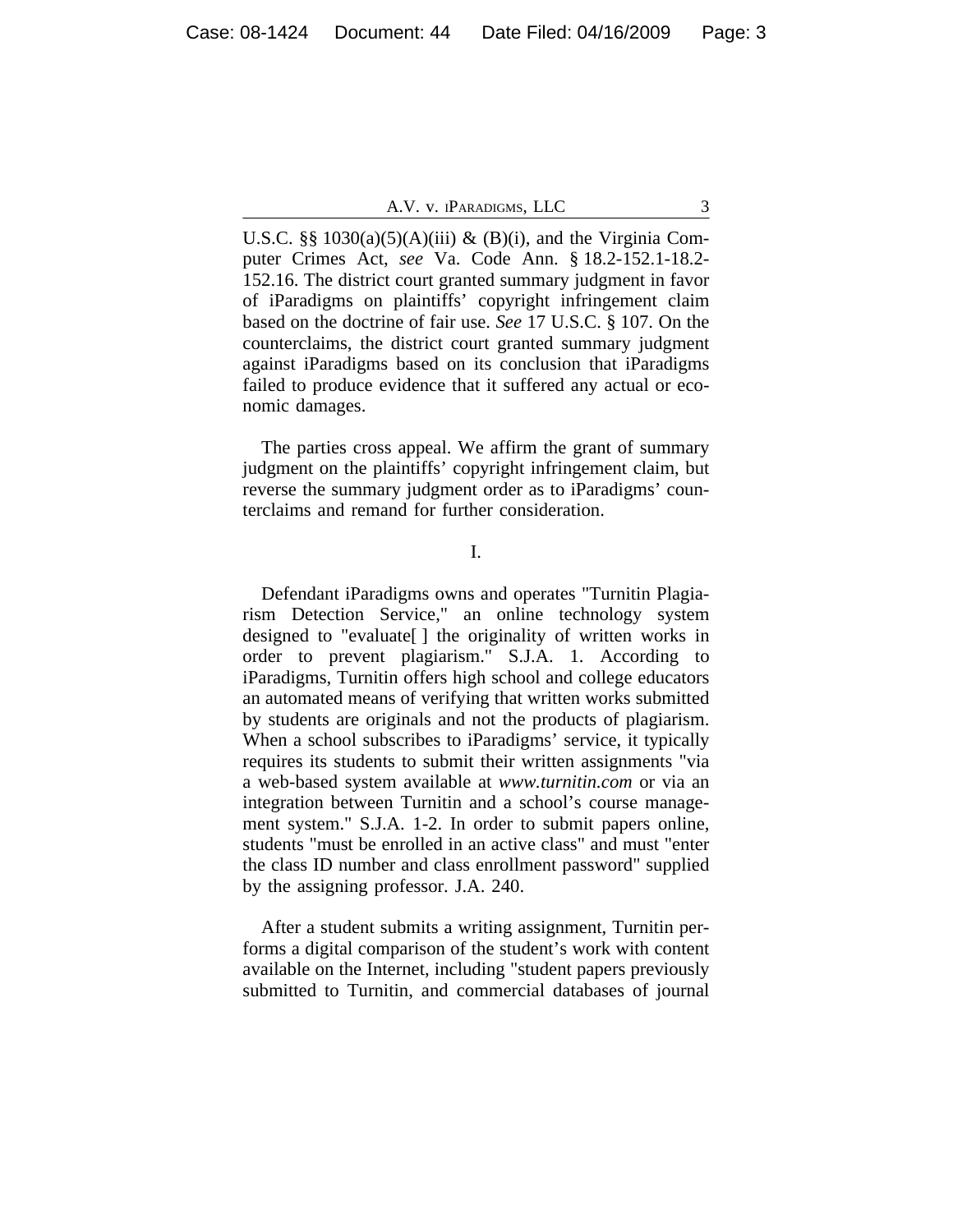articles and periodicals." S.J.A. 2.**<sup>1</sup>** For each work submitted, Turnitin creates an "Originality Report" suggesting a percentage of the work, if any, that appears not to be original. The assigning professor may, based on the results of the Originality Report, further explore any potential issues.

The Turnitin system gives participating schools the option of "archiving" the student works. When this option is selected, Turnitin digitally stores the written works submitted by students "so that the work becomes part of the database used by Turnitin to evaluate the originality of other student's works in the future." S.J.A. 2.<sup>2</sup> The archived student works are stored as digital code, and employees of iParadigms do not read or review the archived works.

To submit a paper to Turnitin, a student must create a user profile on the web site, a process that requires the student to click on "I Agree" under the "terms of agreement" or "Clickwrap Agreement." The Clickwrap Agreement provided, among other things, that the services offered by Turnitin are "conditioned on [the user's] acceptance without modification of the terms, conditions, and notices contained herein," and that "[i]n no event shall iParadigms . . . be liable for any . . . damages arising out of or in any way connected with the use of this web site." J.A. 340.

When they initiated the lawsuit, the four plaintiffs were minor high school students and thus appeared in this litigation via their next friends. Plaintiffs A.V. and K.W. attended

<sup>&</sup>lt;sup>1</sup>The comparison occurs as follows: "[T]he Turnitin system makes a 'fingerprint' of the work by applying mathematical algorithms to its content. This fingerprint is merely a digital code. Using the digital fingerprint made of the student's work, the Turnitin system compares the student's work electronically to content available on the Internet . . . and student papers previously submitted to Turnitin." S.J.A. 2.

<sup>&</sup>lt;sup>2</sup>At the time plaintiffs filed this action, there were approximately 7,000 institutional Turnitin subscribers that, in turn, resulted in the submission of about 125,000 papers each day.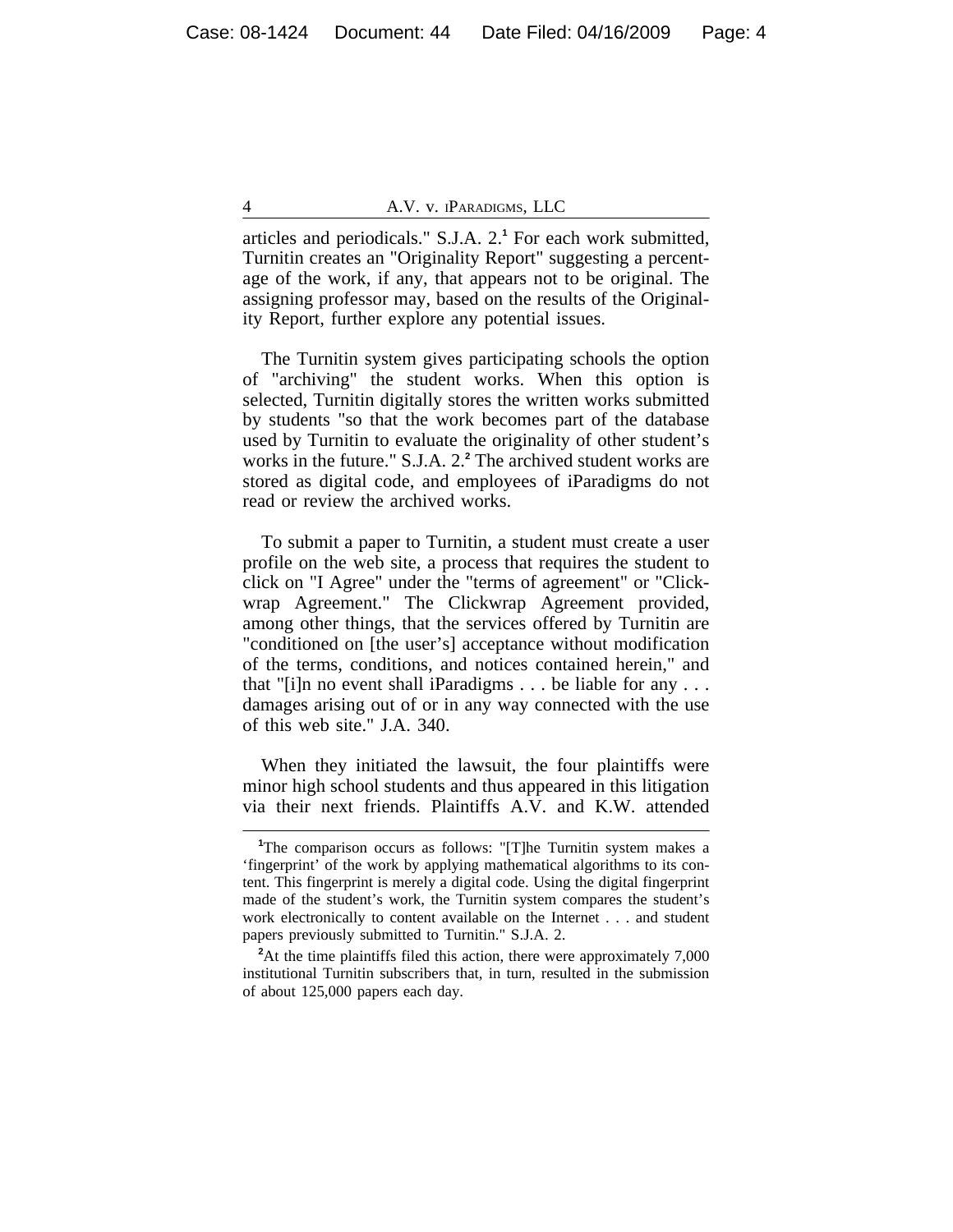McLean High School in Fairfax County, Virginia, which began using Turnitin in 2006 and opted to have its student papers archived in the Turnitin data base. Plaintiffs E.N. and M.N. attended Desert Vista High School in Tucson, Arizona, which also subscribed to the Turnitin service and elected the archiving option. According to the complaint, both schools required students to submit their written assignments via Turnitin.com to receive credit; failure to do so would result in a grade of "zero" for the assignment under the policy of both schools.

Plaintiffs K.W., E.N. and M.N. allege that their teachers adhered to school policy and required them to submit their written assignments to Turnitin. Using the passwords provided by the schools, K.W., E.N. and M.N. submitted their papers, each of which included a "disclaimer" objecting to the archiving of their works.**<sup>3</sup>** As requested by the two high schools, however, each of these submissions was archived. A.V., the fourth plaintiff, did not submit his paper for credit in a high school course; instead, he submitted his work to Turnitin using a password designated for students enrolled in a college course at the University of California, San Diego ("UCSD"). The password was provided to A.V. by plaintiffs' counsel who obtained it by conducting an internet search.

According to iParadigms, "no one at iParadigms read[ ] or review[ed] the [p]apers submitted" by plaintiffs, and iParadigms did not send any "[p]aper at issue in this action . . . to anybody other than the instructor to whom plaintiffs[ ] submitted their own papers." S.J.A. 2.

Plaintiffs filed a complaint alleging that iParadigms infringed their copyright interests in their works by archiving them in the Turnitin database without their permission.**<sup>4</sup>** The

**<sup>3</sup>**Shortly before plaintiffs submitted their assignments to Turnitin, plaintiffs' counsel applied for and was granted a copyright registration for each paper at issue.

**<sup>4</sup>**Plaintiffs also alleged that the Turnitin system offends copyright law because it "may send a full and complete copy of a student's unpublished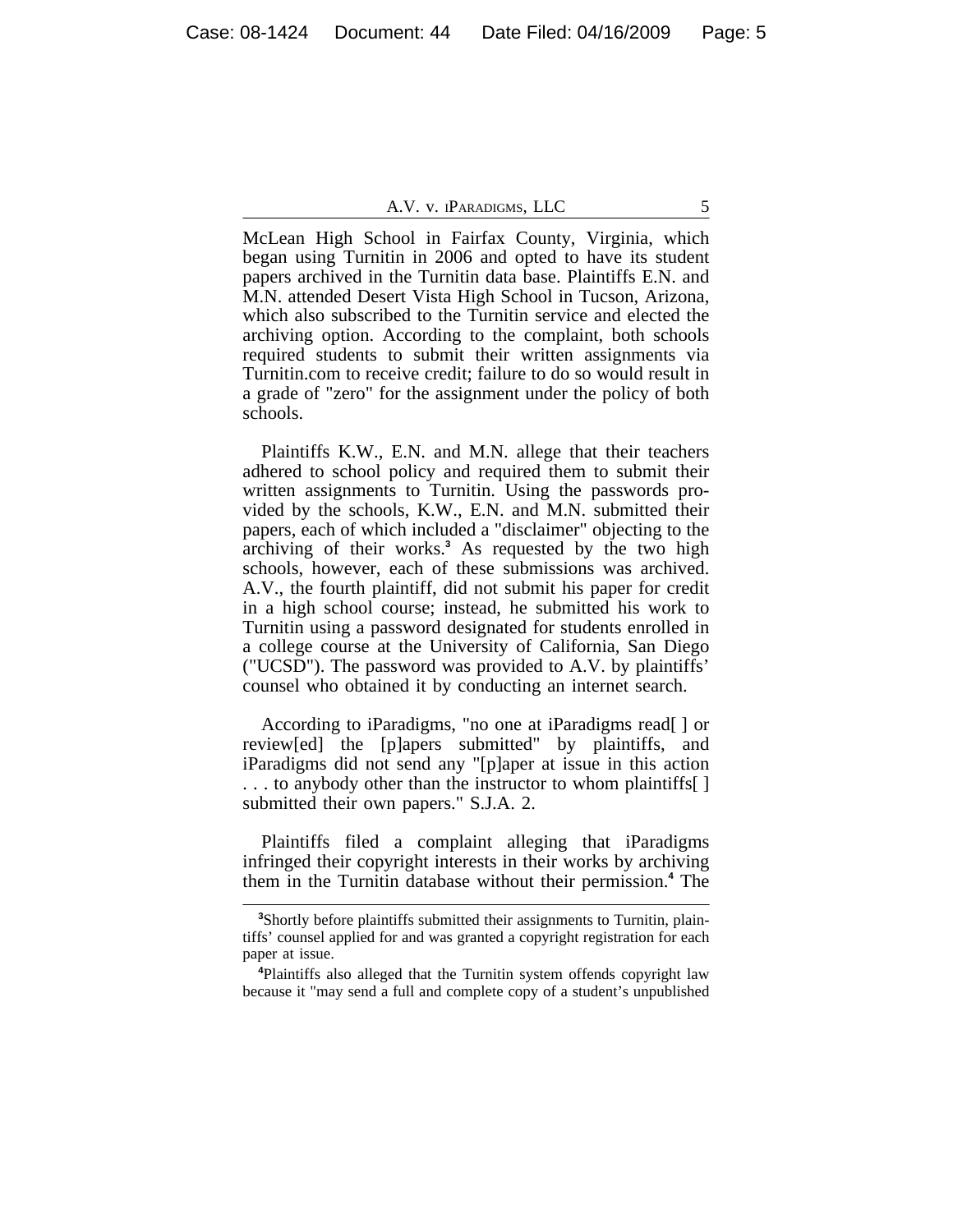district court granted summary judgment to iParadigms on two bases. First, the court found that the students and iParadigms entered into binding agreements when the students clicked on "I Agree," and that the agreements shielded iParadigms from liability arising out of plaintiffs' use of the Turnitin website. Furthermore, the court concluded that the disclaimers included on plaintiffs' written submissions did not "modify the Agreement or render it unenforceable." J.A. 50.**<sup>5</sup>**

Second, the court determined that iParadigms' use of each of the plaintiffs' written submissions qualified as a "fair use" under 17 U.S.C. § 107 and, therefore, did not constitute infringement. In particular, the court found that the use was transformative because its purpose was to prevent plagiarism by comparative use, and that iParadigms' use of the student works did not impair the market value for high school term papers and other such student works.

manuscript to an iParadigms client anywhere in the world upon request of the client, and without the student's permission." J.A. 22. Plaintiffs, however, have not produced any evidence to demonstrate that this occurred with respect to the plaintiffs' works at issue here. Accordingly, we confine our review of the copyright issues to iParadigms' practice of archiving documents.

**<sup>5</sup>**Plaintiffs offered two other theories upon which the district court could find the Clickwrap Agreement unenforceable, which the court also rejected. First, the district court disagreed that the agreement was an unenforceable adhesion contract, finding no evidence that plaintiffs were coerced by iParadigms (as opposed to the schools). Second, the district court refused to void the contract based on the doctrine of infancy, *see Zelnick v. Adams*, 561 S.E.2d 711, 715 (Va. 2002) ("[A] contract with an infant is not void, only voidable by the infant upon attaining the age of majority."), concluding that plaintiffs cannot use this doctrine as a "sword" to void a contract while retaining the benefits of the contract — high school credit and standing to bring this action, *cf.* 5 Richard A. Lord, *Williston on Contracts* § 9.14 (4th ed.) ("When the infant has received consideration which he still possesses, . . . he cannot, upon reaching majority, keep it and refuse to pay.")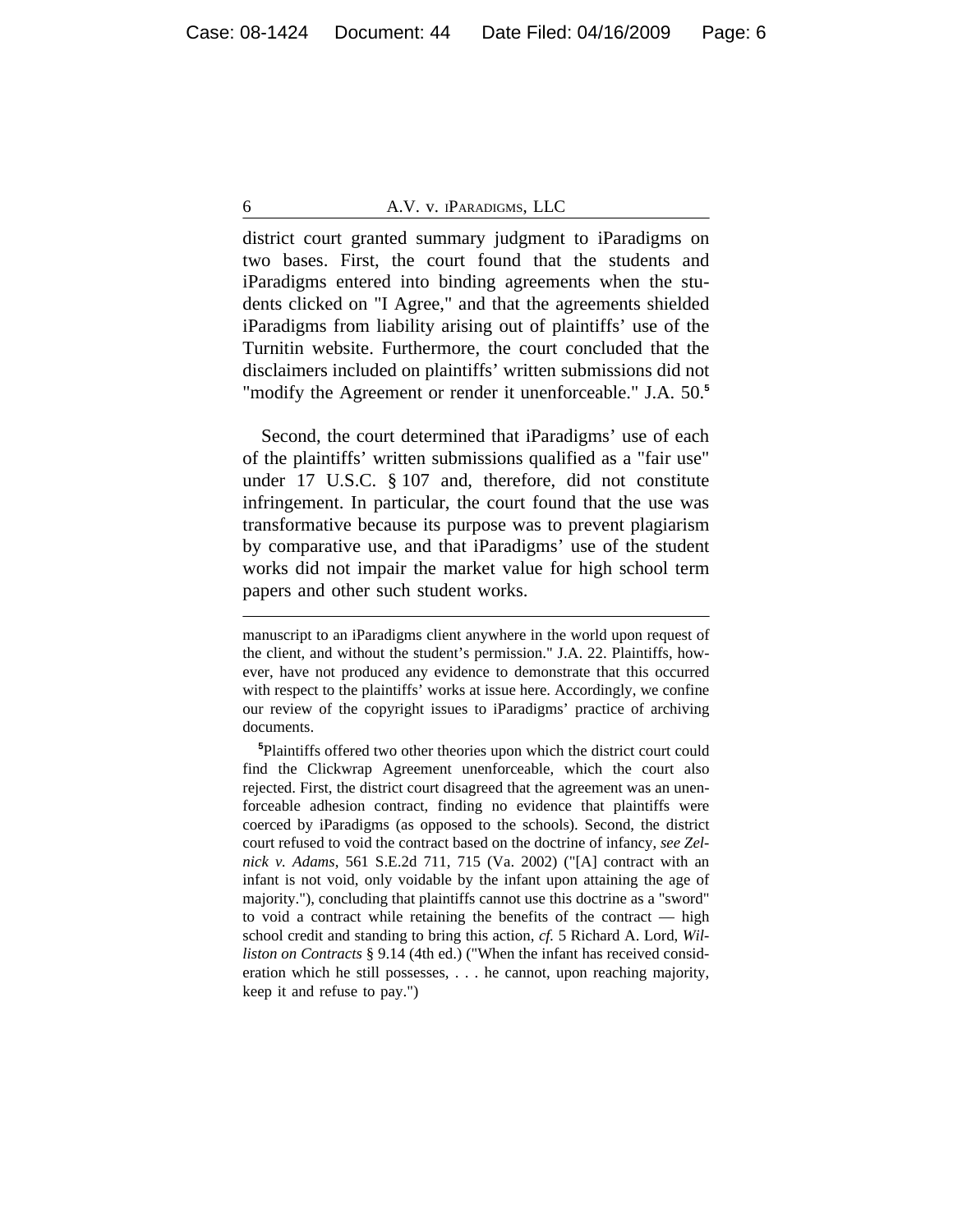iParadigms asserted four counterclaims, but only two are now at issue: (1) that plaintiff A.V. gained unauthorized access to Turnitin by using passwords designated for use by college students enrolled at UCSD, in violation of the Computer Fraud and Abuse Act ("CFAA"), *see* 18 U.S.C. § 1030; and (2) that plaintiff A.V., based on the aforementioned unauthorized access, violated the Virginia Computer Crimes Act ("VCCA"), *see* Va. Code Ann. § 18.2-152.3.

The district court rejected both counterclaims, granting summary judgment to plaintiff A.V. on the grounds that there was no evidence of actual or economic damages suffered by iParadigms as a result of the alleged violations under the CFAA and the VCCA.

#### II. Plaintiffs' Appeal

We first consider the summary judgment order as to plaintiffs' copyright infringement claim. The owner of a copyright enjoys "a bundle of exclusive rights" under section 106 of the Copyright Act, *Harper & Row, Publishers, Inc. v. Nation Enters.*, 471 U.S. 539, 546 (1985), including the right to copy, the right to publish and the right to distribute an author's work, *see id.* at 547; *see also* 17 U.S.C. § 106 (also including among fundamental rights in copyrighted works rights to display, to perform, and to prepare derivative works). These rights "vest in the author of an original work from the time of its creation." *Harper & Row*, 471 U.S. at 547. "'Anyone who violates any of the exclusive rights of the copyright owner,' that is, anyone who trespasses into his exclusive domain by using or authorizing the use of the copyrighted work . . . 'is an infringer of the copyright.'" *Sony Corp. of America v. Universal City Studios, Inc.*, 464 U.S. 417, 433 (1984) (quoting 17 U.S.C. § 501(a)).

The ownership rights created by the Copyright Act, however, are not absolute; these rights, while exclusive, are "limited in that a copyright does not secure an exclusive right to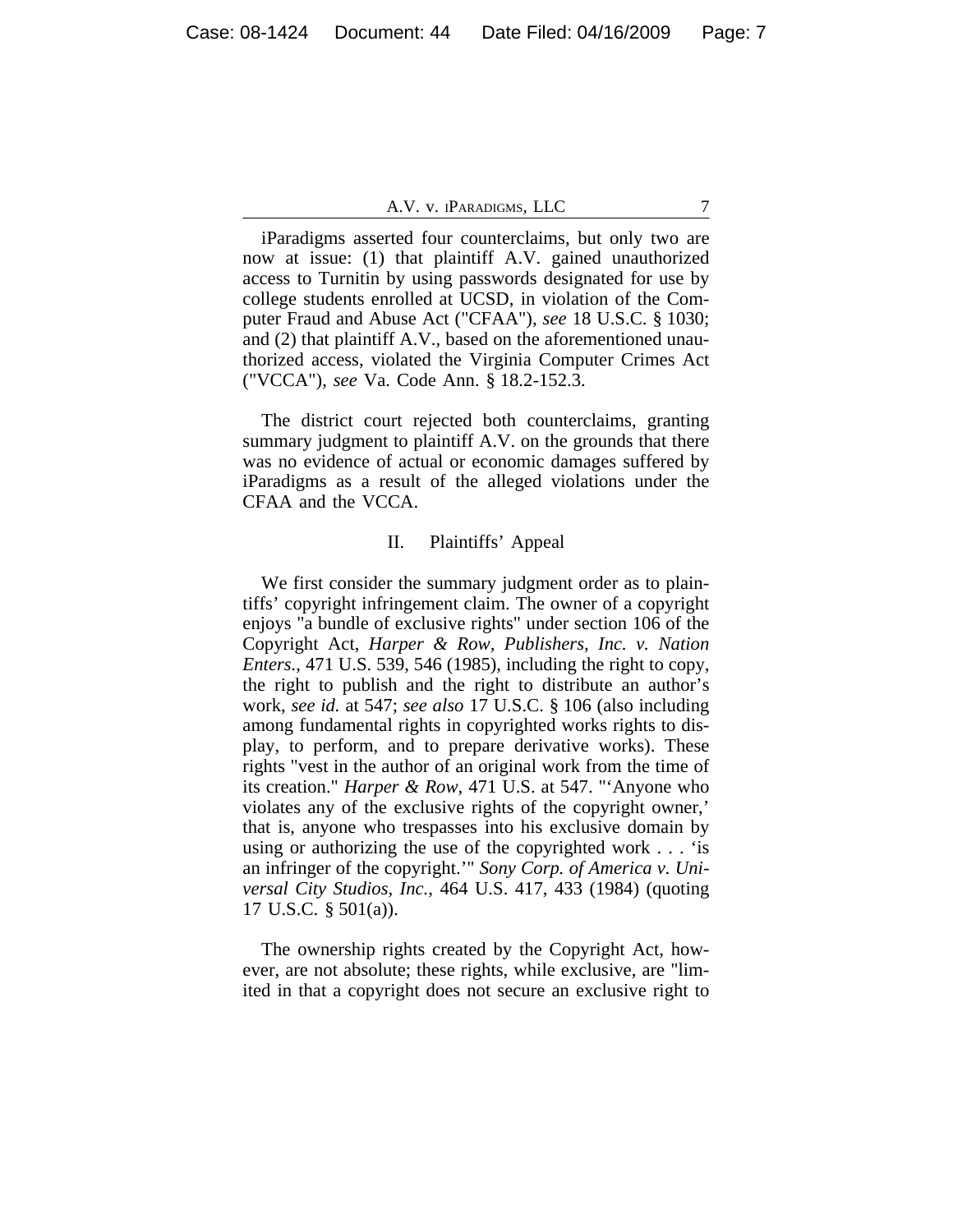the use of facts, ideas, or other knowledge." *Bond v. Blum*, 317 F.3d 385, 394 (4th Cir. 2003). Rather, copyright protection extends only to the author's manner of expression. *See* 17 U.S.C. § 102(b) ("In no case does copyright protection for an original work . . . extend to any idea, procedure, process, system, method of operation, concept, principle, or discovery, regardless of the form in which it is described . . ."); *Feist Publ'ns, Inc. v. Rural Tel. Serv. Co.*, 499 U.S. 340, 344-45 (1991) ("The most fundamental axiom of copyright law is that no author may copyright his ideas or the facts he narrates." (internal quotation marks and alteration omitted)).

Moreover, the copyright owner's rights are subject to several exceptions enumerated by the Copyright Act. "[T]he definition of exclusive rights in § 106 of the [Copyright] Act is prefaced by the words 'subject to sections 107 through [122].' Those sections describe a variety of uses of copyrighted material that 'are not infringements of copyright' 'notwithstanding the provisions of § 106.'" *Sony*, 464 U.S. at 447 (quoting 17 U.S.C. § 106).

One of these statutory exceptions codifies the common-law "fair use" doctrine, which "allows the public to use not only facts and ideas contained in a copyrighted work, but also expression itself in certain circumstances." *Eldred v. Ashcroft*, 537 U.S. 186, 219 (2003); *see Campbell v. Acuff-Rose Music, Inc.*, 510 U.S. 569, 577 (1994) ("Congress meant § 107 to restate the present judicial doctrine of fair use . . . and intended that courts continue the common-law tradition of fair use adjudication." (internal quotation marks omitted)). "From the infancy of copyright protection, some opportunity for fair use of copyrighted materials has been thought necessary to fulfill copyright's very purpose, '[t]o promote the Progress of Science and useful Arts . . . .'" *Campbell*, 510 U.S. at 575 (quoting U.S. Const., Art. I, § 8, cl. 8). Courts have traditionally regarded "fair use" of a copyrighted work as "a privilege in others than the owner of the copyright to use the copyrighted material in a reasonable manner without his consent."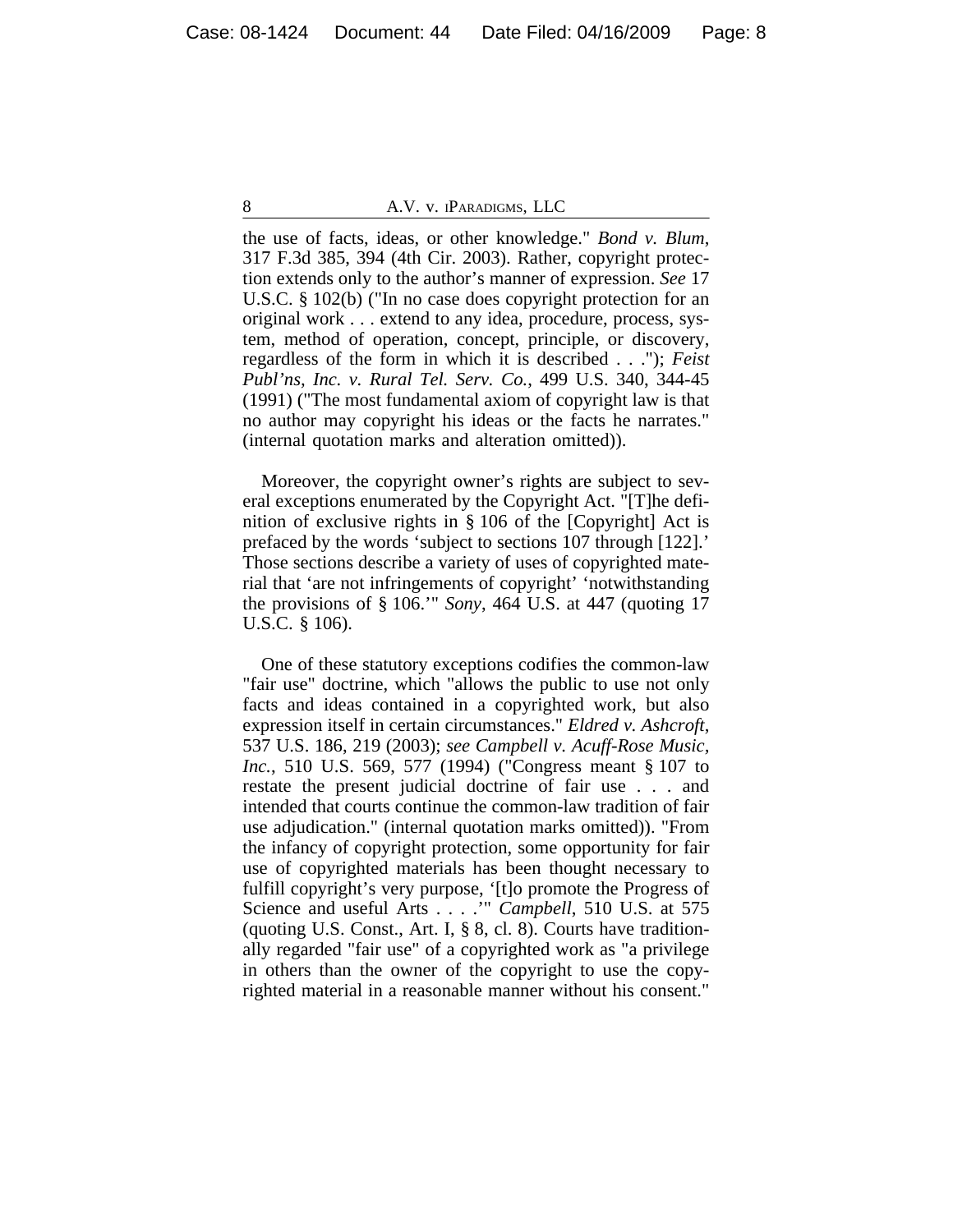*Harper & Row*, 471 U.S. at 549 (internal quotation marks omitted).

Thus, the copyright owner's "monopoly . . . is limited and subject to a list of statutory exceptions, including the exception for fair use provided in 17 U.S.C. § 107." *Bond*, 317 F.3d at 393 (internal quotation marks and citation omitted). A person who makes fair use of a copyrighted work is not an infringer even if such use is otherwise inconsistent with the exclusive rights of the copyright owner. *See* 17 U.S.C. § 107 (providing that "the fair use of a copyrighted work . . . is not an infringement of copyright"); *cf. Bond*, 317 F.3d at 394 ("A fair-use analysis bears relevance only when a challenged use violates a right protected by the Copyright Act.").

Section 107 provides that "the fair use of a copyrighted work . . . for purposes such as criticism, comment, news reporting, teaching (including multiple copies for classroom use), scholarship, or research, is not an infringement of copyright." 17 U.S.C. § 107. Congress provided four nonexclusive factors for courts to consider in making a "fair use" determination:

(1) the purpose and character of the use, including whether such use is of a commercial nature or is for nonprofit educational purposes;

(2) the nature of the copyrighted work;

(3) the amount and substantiality of the portion used in relation to the copyrighted work as a whole; and

(4) the effect of the use upon the potential market for or value of the copyrighted work.

17 U.S.C. § 107. Section 107 contemplates that the question of whether a given use of copyrighted material is "fair" requires a case-by-case analysis in which the statutory factors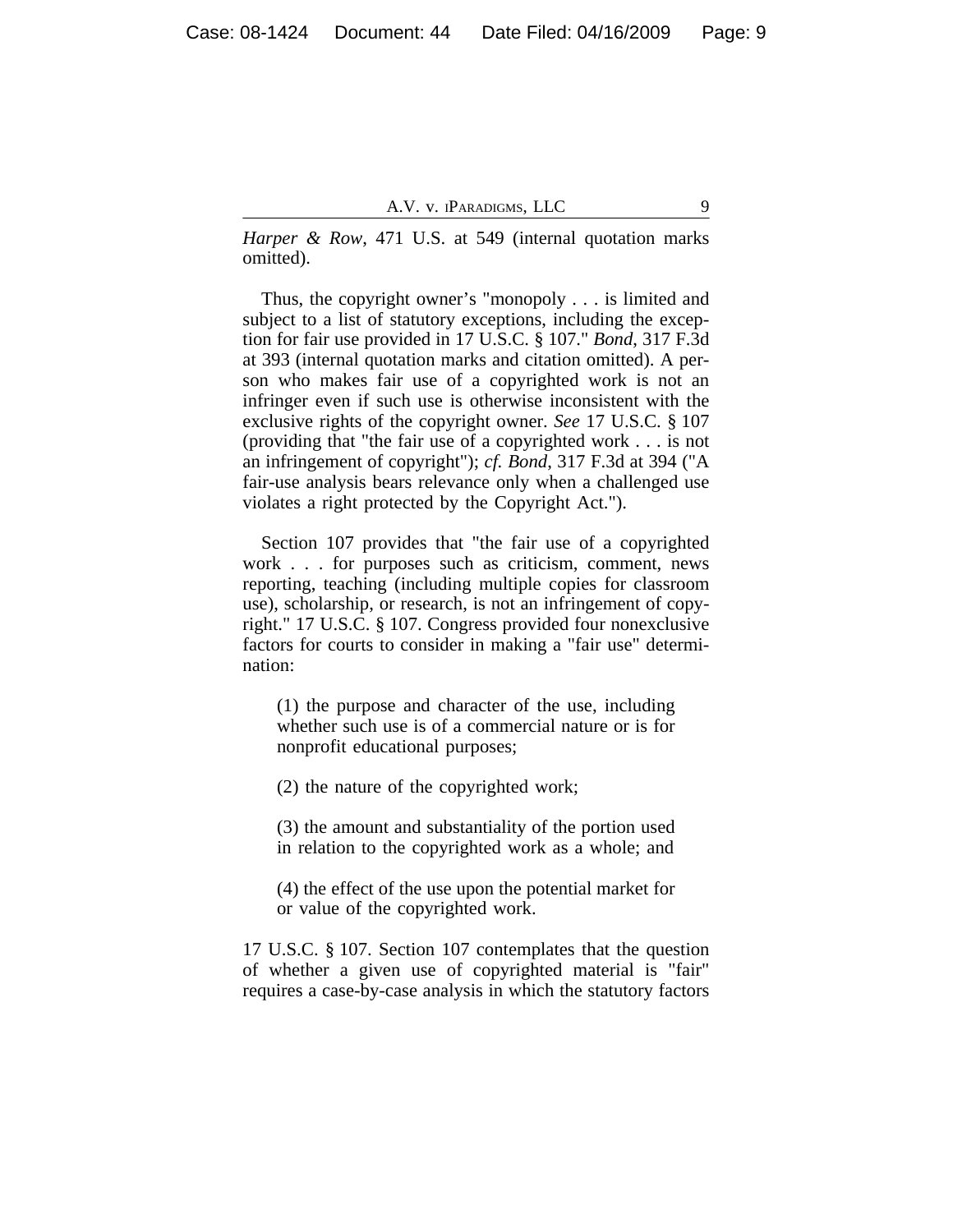are not "treated in isolation" but are "weighed together, in light of the purposes of copyright." *Campbell*, 510 U.S. at 578.

With these general principles in mind, we consider each of the statutory factors.

## *First Factor*

The first fair use factor requires us to consider "the purpose and character of the use, including whether such use is of a commercial nature or is for nonprofit educational purposes." 17 U.S.C. § 107(1). A use of the copyrighted material that has a commercial purpose "tends to weigh against a finding of fair use." *Harper & Row*, 471 U.S. at 562. "The crux of the profit/nonprofit distinction is not whether the sole motive of the use is monetary gain but whether the user stands to profit from exploitation of the copyrighted material without paying the customary price." *Id.*

In assessing the "character" of the use, we should consider the specific examples set forth in section 107's preamble, "looking to whether the use is for criticism, or comment, or news reporting, and the like," with the goal of determining whether the use at issue "merely supersedes the objects of the original creation, or instead adds something new, with a further purpose or different character." *Campbell*, 510 U.S. at 578-79 (internal quotation marks, alteration and citation omitted). Courts, therefore, must examine "whether and to what extent the new work is transformative . . . . [T]he more transformative the new work, the less will be the significance of other factors, like commercialism, that may weigh against a finding of fair use." *Id.* at 579 (internal quotation marks omitted). A "transformative" use is one that "employ[s] the quoted matter in a different manner or for a different purpose from the original," thus transforming it. Pierre N. Leval, Commentary, *Toward a Fair Use Standard*, 103 Harv. L. Rev. 1105, 1111 (1990).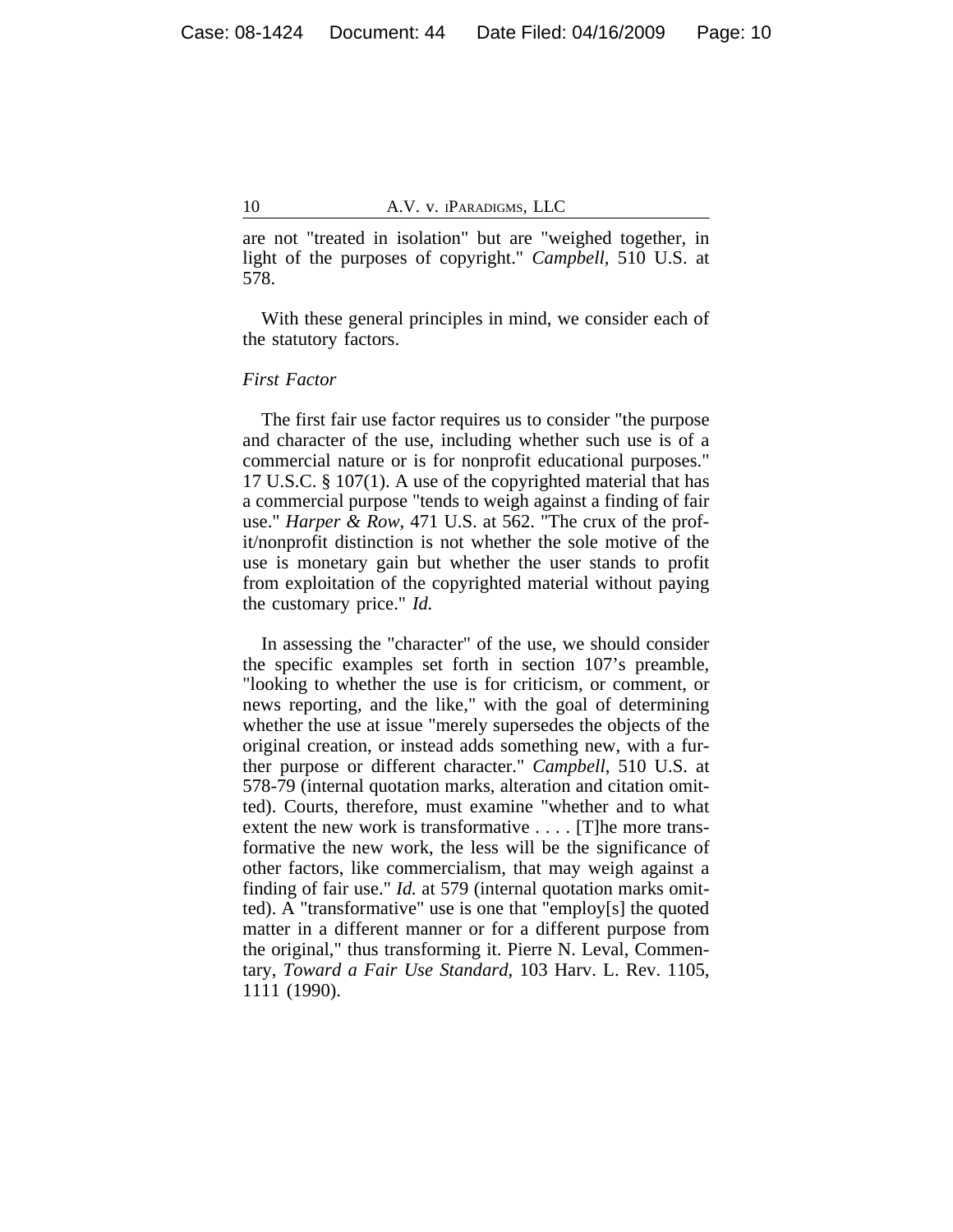In considering the character and purpose of iParadigms' use of the student works, the district court focused on the question of whether the use was transformative in nature. The court concluded that "iParadigms, through Turnitin, uses the papers for an entirely different purpose, namely, to prevent plagiarism and protect the students' written works from plagiarism . . . by archiving the students' works as digital code." J.A. 54. Although the district court recognized that iParadigms intends to profit from its use of the student works, the court found that iParadigms' use of plaintiffs' works was "highly transformative," J.A. 54, and "provides a substantial public benefit through the network of educational institutions using Turnitin." J.A. 55. Accordingly, the court concluded that the first factor weighed in favor of a finding of fair use.

Plaintiffs argue the district court's analysis contained several flaws. First, they suggest that the district court ignored the commercial nature of iParadigms' use of their materials, highlighting the fact that iParadigms is a for-profit company that enjoys millions of revenue dollars based on its everincreasing database of student works. Seizing upon the Supreme Court's suggestion in *Sony* that "every commercial use of copyrighted material is presumptively an unfair exploitation of the monopoly privilege that belong to the owner of the copyright," 464 U.S. at 451, plaintiffs contend that the archiving of their papers cannot constitute a fair use under section 107.

The district court, however, did not ignore the fact that iParadigms' use of the plaintiffs' works occurred in the commercial context; indeed, the court expressly noted that "iParadigms makes a profit in providing this service to educational institutions." J.A. 55. But the fact that the disputed use of copyrighted material is commercial is not determinative in and of itself. *See Sony*, 464 U.S. at 448. As the Second Circuit observed, "[s]ince many, if not most, secondary users seek at least some measure of commercial gain from their use, unduly emphasizing the commercial motivation of a copier will lead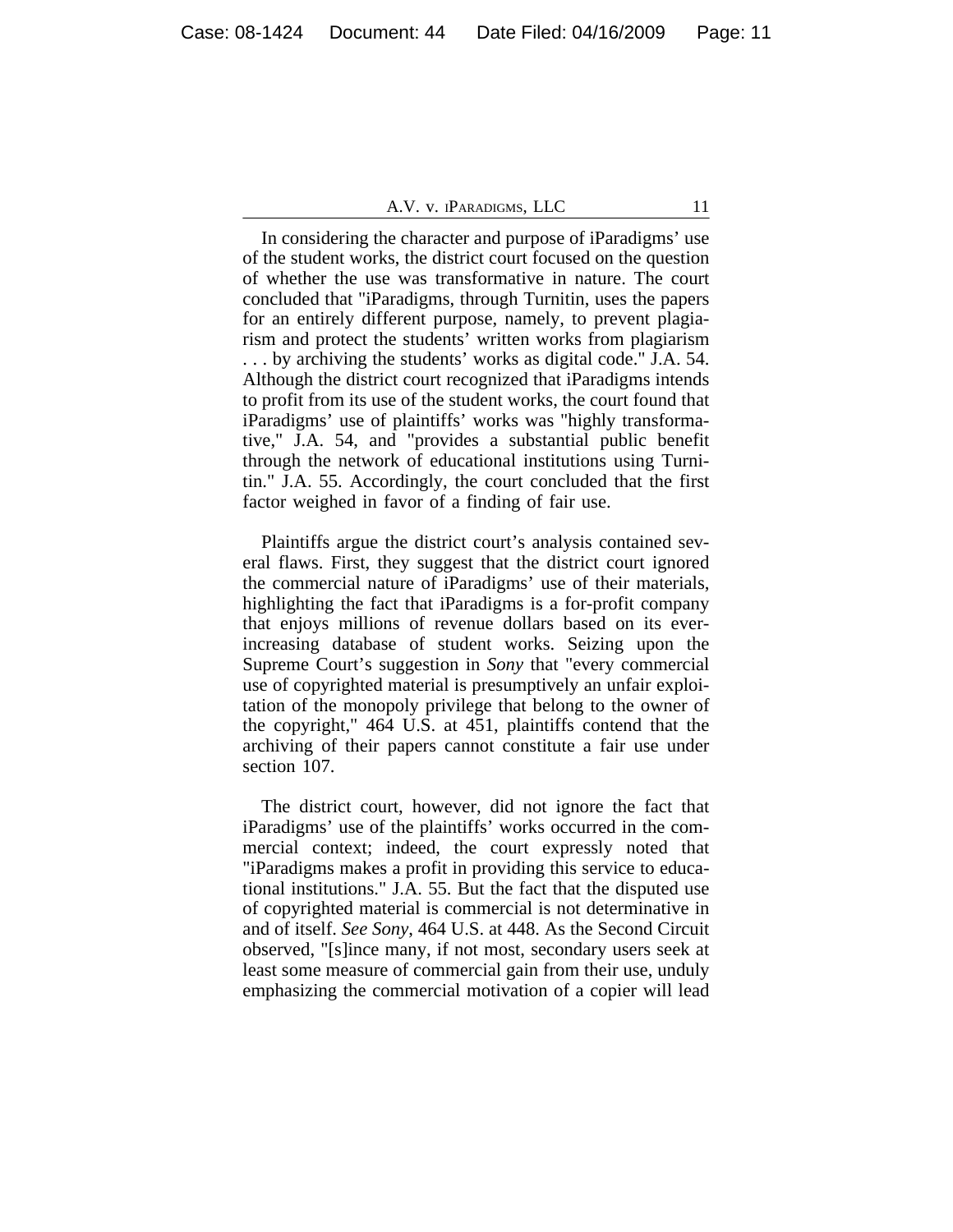to an overly restrictive view of fair use." *American Geophysical Union v. Texaco, Inc.*, 60 F.3d 913, 921 (2d Cir. 1994); *see Campbell*, 510 U.S. at 584 (observing that "[i]f . . . commerciality carried presumptive force against a finding of fairness, the presumption would swallow nearly all of the illustrative uses listed in the preamble paragraph of § 107," which "are generally conducted for profit in this country" (internal quotation marks omitted)). The Court has made clear that *Sony* did not establish a *per se* rule that a commercial use barred a fair use finding. *See Campbell*, 510 U.S. at 585 ("The Court of Appeals' elevation of one sentence from *Sony* to a *per se* rule . . . runs as much counter to *Sony* itself as to the long common-law tradition of fair use adjudication."). Thus, although a commercial use finding generally weighs against a finding of fair use, it must "be weighed along with [the] other factors in fair use decisions." *Sony*, 464 U.S. at 449 n.32.

In this case, the district court determined that the commercial aspect was not significant in light of the transformative nature of iParadigms' use. *See Campbell*, 510 U.S. at 578-79. The district court simply weighed the commercial nature of iParadigms' use along with other fair use factors, as is appropriate under Supreme Court precedent. *See id.* at 579 (explaining that "the more transformative the new work, the less will be the significance of other factors, like commercialism, that may weigh against a finding of fair use").

Plaintiffs also argue that iParadigms' use of their works cannot be transformative because the archiving process does not *add* anything to the work — Turnitin merely stores the work unaltered and in its entirety. This argument is clearly misguided. The use of a copyrighted work need not alter or augment the work to be transformative in nature. Rather, it can be transformative in function or purpose without altering or actually adding to the original work. *See, e.g.*, *Perfect 10, Inc. v. Amazon.com, Inc.*, 508 F.3d 1146, 1165 (9th Cir. 2007) (concluding that Google's use of copyrighted images in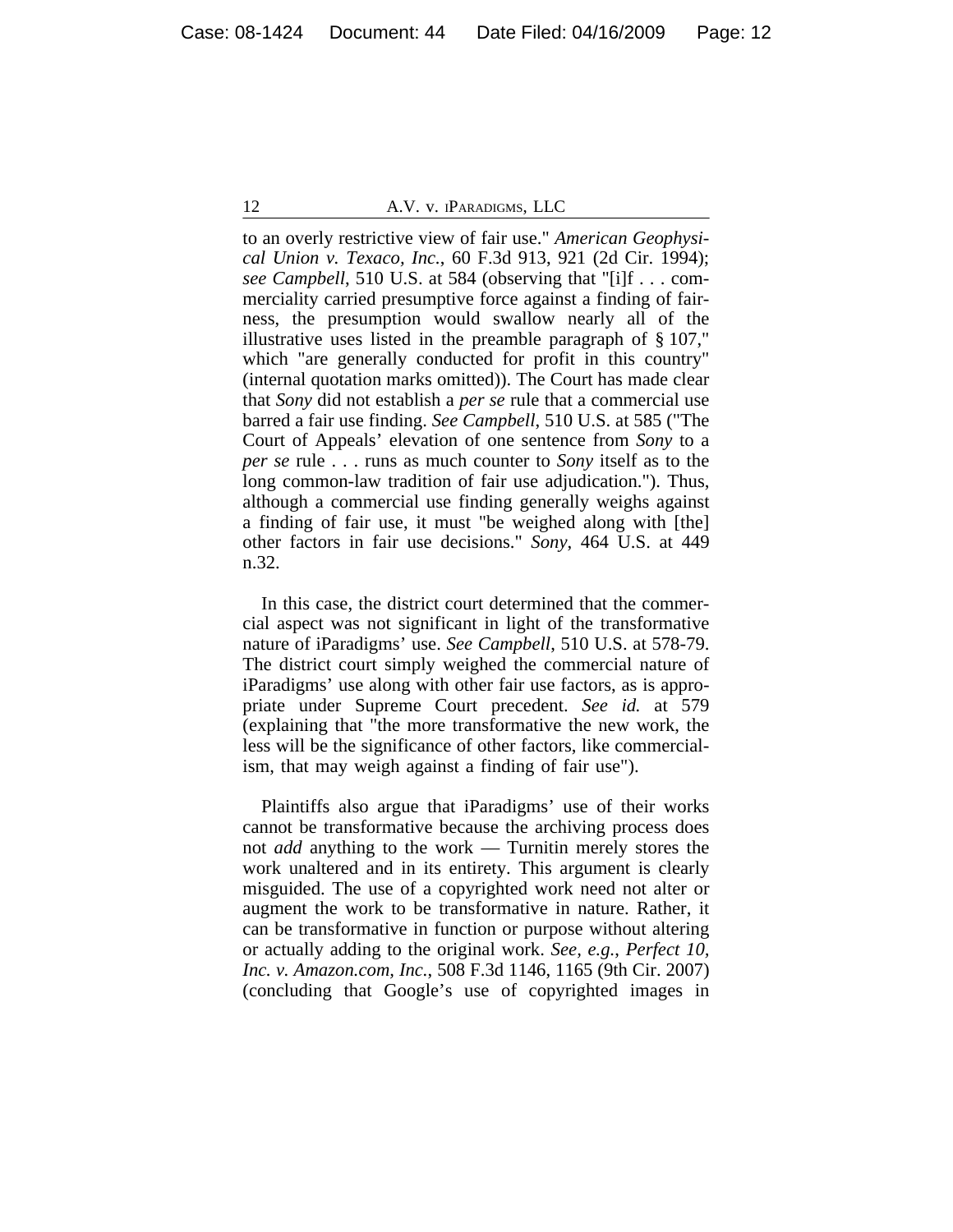thumbnail search index was "highly transformative" even though the images themselves were not altered, in that the use served a different function than the images served). iParadigms' use of plaintiffs' works had an entirely different function and purpose than the original works; the fact that there was no substantive alteration to the works does not preclude the use from being transformative in nature.

Plaintiffs further contend that, even if iParadigms' use of their works has a transformative purpose, the use itself is not transformative if it fails to effect such purpose. Plaintiffs assert that there is at least a question of fact as to whether Turnitin effectively prevents plagiarism such that summary judgment is inappropriate. In support of this contention, plaintiffs offered evidence showing that it is possible to defeat the Turnitin system by paraphrasing the original copyrighted work and that the system sometimes does not catch even verbatim copying. In other words, because the Turnitin system is not fool-proof, the archiving of plaintiffs' works to compare and detect plagiarism cannot be transformative.

We reject this assertion as well. The question of whether a use is transformative does not rise or fall on whether the use perfectly achieves its intended purpose. *Cf. Campbell*, 510 U.S. at 582 (declining to evaluate the quality of the parody and declaring that "when fair use is raised in defense of parody, [the threshold question] is whether a parodic character may reasonably be perceived"). Plaintiffs do not dispute that the Turnitin system does detect some level of plagiarism, even if, as they assert in the complaint, "[t]he Turnitin system is capable of detecting only the most ignorant or lazy attempts at plagiarism by students without significant monetary resources." J.A. 21. Whether a better plagiarism detection system could be designed is not important to our analysis of whether the disputed use serves a different purpose or function.

The district court, in our view, correctly determined that the archiving of plaintiffs' papers was transformative and favored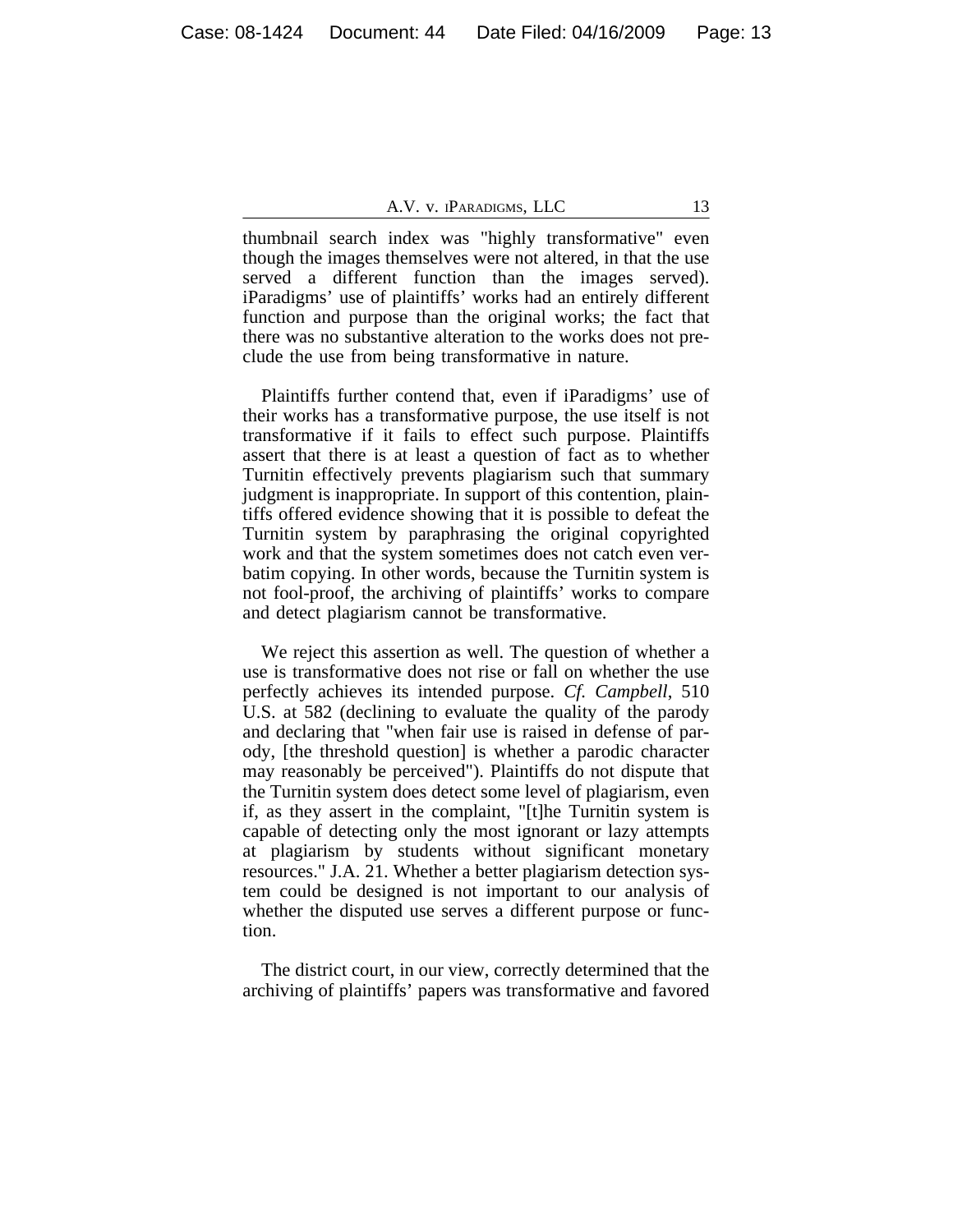a finding of "fair use." iParadigms' use of these works was completely unrelated to expressive content and was instead aimed at detecting and discouraging plagiarism.

#### *Second Factor*

In considering the nature of the copyrighted work, the Supreme Court has instructed that "fair use is more likely to be found in factual works than in fictional works," whereas "a use is less likely to be deemed fair when the copyrighted work is a creative product." *Stewart v. Abend*, 495 U.S. 207, 237 (1990) (internal quotation marks and alteration omitted). This postulate recognizes the notion that a work is entitled to greater copyright protection as it comes closer to "the core of creative expression." *Bond*, 317 F.3d at 395. However, if the disputed use of the copyrighted work "is not related to its mode of expression but rather to its historical facts," then the creative nature of the work is mitigated. *Id.* at 396. And, in fact, the district court concluded that iParadigms' use of the plaintiffs' works "relate[d] solely to the comparative value of the works" and did not "diminish[ ] the incentive for creativity on the part of students." J.A. 55. The district court noted that, if anything, iParadigms' use of the students' works fostered the development of original and creative works "by detecting any efforts at plagiarism by other students." J.A. 55.

Plaintiffs contend that the district court's application of this factor was flawed in two respects. First, they argue that the court failed to account for the fact that their works were unpublished. Because an author enjoys the "right to control the first public appearance of his undisseminated expression," the fair use of an unpublished work is narrower in scope. *Harper & Row*, 471 U.S. at 555; *see id.* at 564 ("[T]he author's right to control the first public appearance of his expression weighs against such use of the work before its release."). In its order, the district court omits mention of this fact; therefore, plaintiffs suggest that the district court's entire analysis of the second statutory factor is invalid.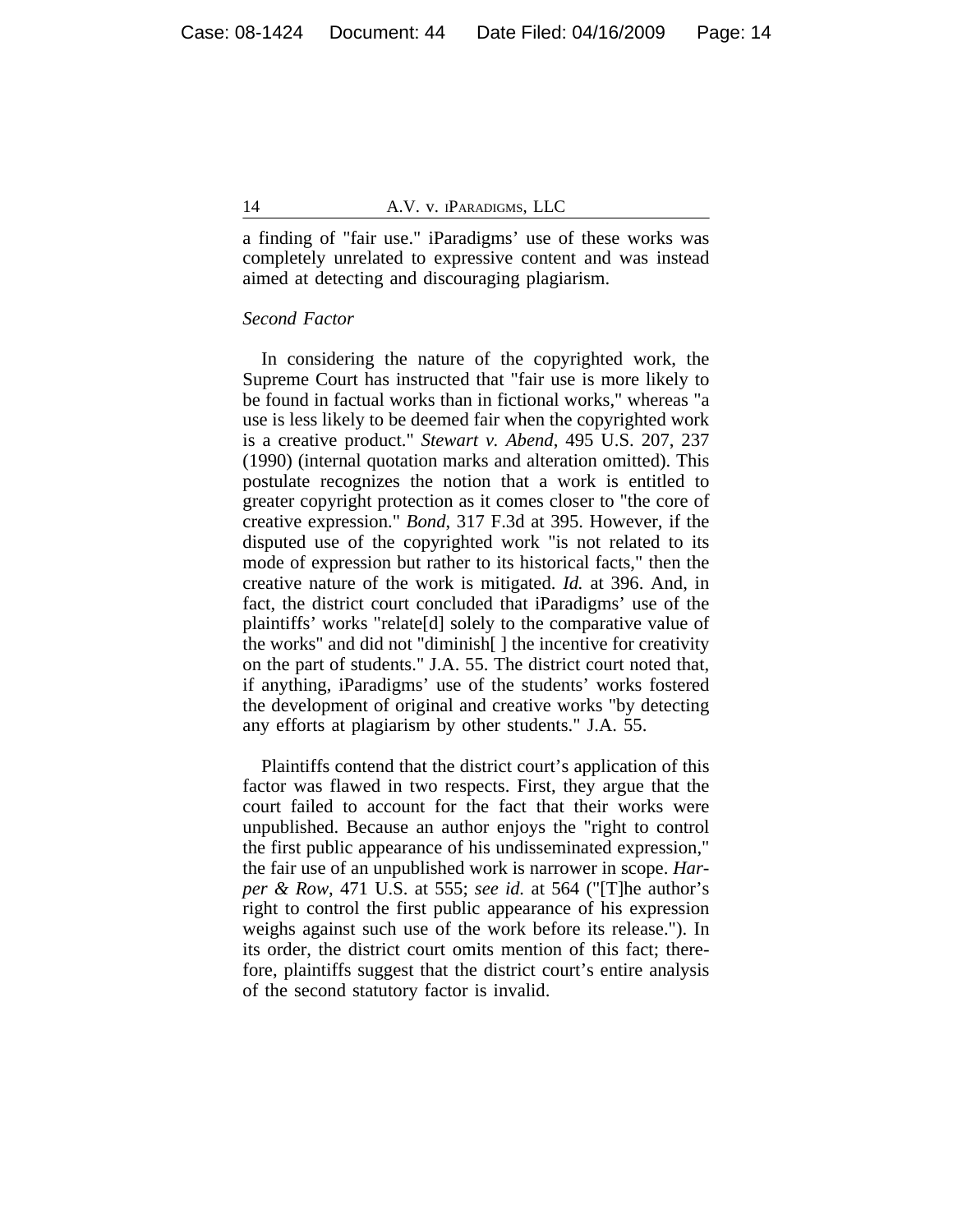We disagree that the lack of an express reference to the unpublished status of plaintiffs' works undermines the court's analysis under § 107(2). Not only has the Supreme Court admonished courts to resist weighing the fair use factors in isolation, *see Campbell*, 510 U.S. at 578, but Congress specifically provided that "[t]he fact that a work is unpublished shall not itself bar a finding of fair use if such finding is made upon consideration of all the above factors." 17 U.S.C. § 107. Therefore, in *Bond*, we were able to conclude that the introduction into a court proceeding of an original work of fiction constituted fair use under § 107 despite the fact that the copyrighted work was unpublished:

That Bond's manuscript is unpublished and contains a stylized mode of expressing his feelings about historical facts weigh against a finding of fair use. But, as *Campbell* instructs, we do not consider the § 107 factors in isolation from one another, but we weigh them together in light of the purposes of copyright. Where, as here, the use of the work *is not related to its mode of expression* but rather to its historical facts and there is no evidence that the use of Bond's manuscript in the state legal proceedings would adversely affect the potential market for the manuscript, one cannot say the incentive for creativity has been diminished in any sense.

*Id.* at 395-96 (emphasis added) (internal quotation marks and citations omitted). Here, the district court, quoting *Bond*, concluded that iParadigms' use was unconnected to any creative element in plaintiffs' works. Given that the district court drew its language verbatim from a passage in *Bond* discussing the fair use of unpublished works of fiction, the district court clearly did not ignore the unpublished nature of these works.

Moreover, it is clear that iParadigms' use of plaintiffs' works did not have the "*intended purpose*" or "incidental effect" of supplanting plaintiffs' rights to first publication.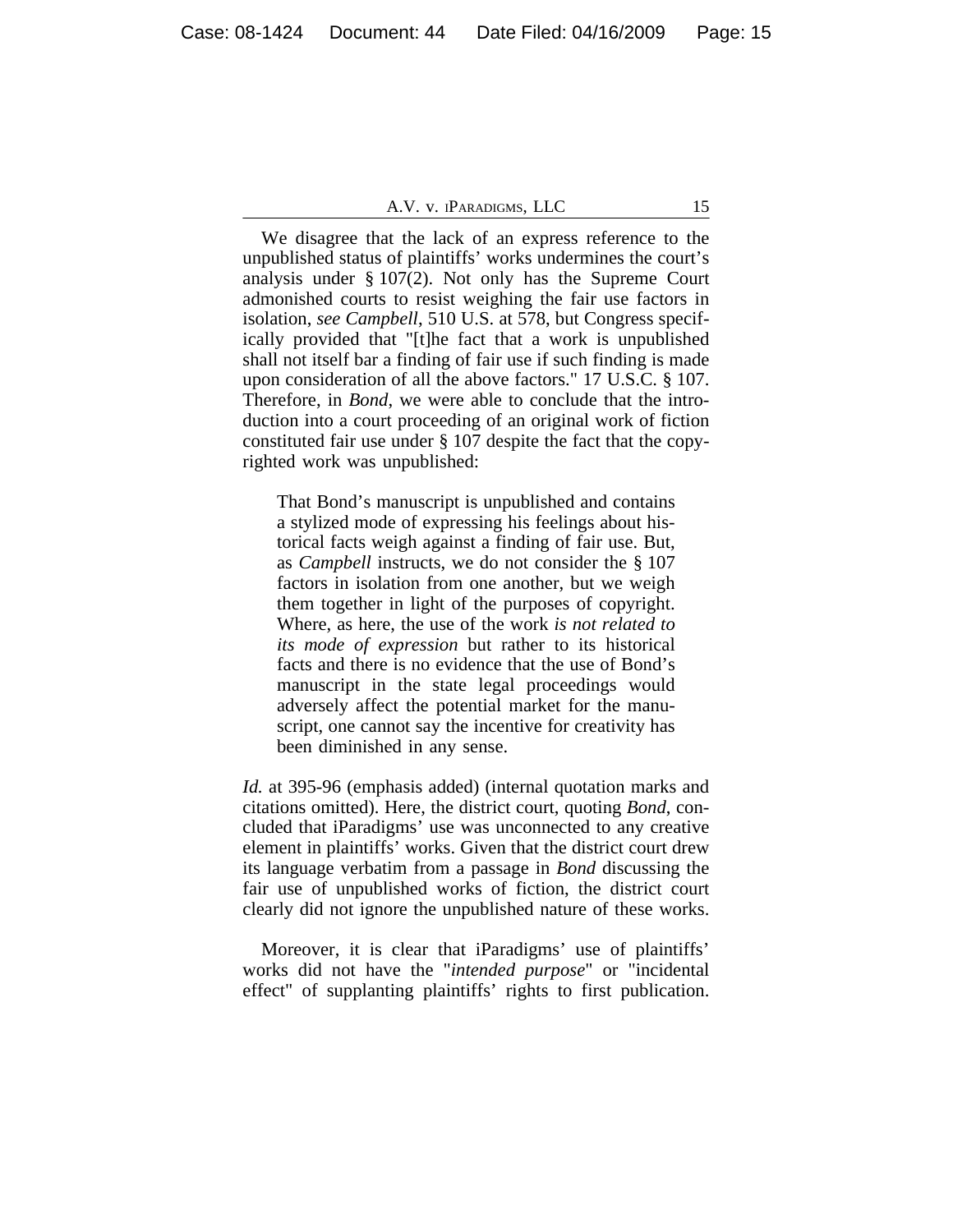*Harper & Row*, 471 U.S. at 562. This is significant in that the primary basis for the close scrutiny courts give the use of an unpublished work is, as previously noted, an "author's right to control the first public appearance of his expression." *Id.* at 564. iParadigms did not publicly disseminate or display plaintiffs' works and did not send them to any third party "other than the instructor to whom plaintiffs submitted their own papers." S.A. 2. In fact, the Turnitin digital archiving process does not involve any review of the submitted works at all, even by those at iParadigms. Thus, no employee of iParadigms read or reviewed the works submitted by plaintiffs. We find no basis whatsoever for concluding that iParadigms' use of the plaintiffs' papers undermined their right to first publication.

Plaintiffs contend that the district court's consideration of the "nature of the copyrighted works" factor was flawed for a second reason: the district court ignored the fact that the works in question were works of fiction and poetry, which are considered "highly creative" in nature and deserving of the strongest protection. This argument is unpersuasive as well in that the district court expressly acknowledged its obligation to consider whether the works in question came within the "core of creative expression." J.A. 55. Rather than ignore it, however, the district court simply concluded that even if the plaintiffs' works were highly creative in nature, iParadigms' use of the plaintiffs' works was not related to the creative core of the works. In concluding that the second factor favored neither plaintiffs nor iParadigms, the district court was merely applying *Bond* in which we concluded that the use of an unpublished work of fiction in a court proceeding constituted fair use because such use was "not related to its mode of expression but rather to its historical facts." 317 F.3d at 396. iParadigms' use of the works in the case—as part of a digitized database from which to compare the similarity of typewritten characters used in other student works—is likewise unrelated to any creative component. Thus, we find no fault in the district court's application of the second fair use factor.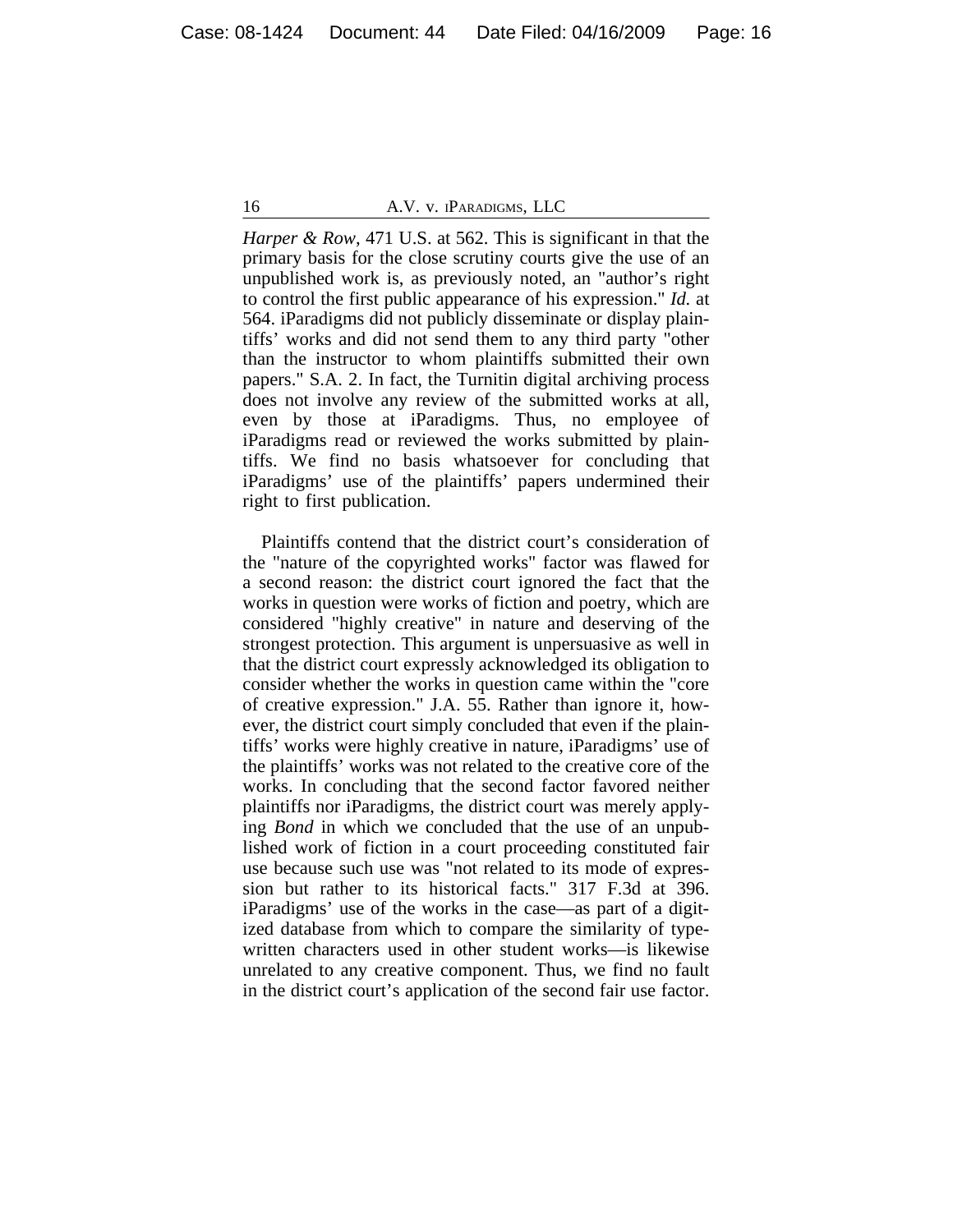#### *Third Factor*

The third fair use factor requires us to consider "the amount and substantiality of the portion used in relation to the copyrighted work as a whole." 17 U.S.C. § 107(3). Generally speaking, "as the amount of the copyrighted material that is used increases, the likelihood that the use will constitute a 'fair use' decreases." *Bond*, 317 F.3d at 396. But this statutory factor also requires courts to consider, in addition to quantity, the "quality and importance" of the copyrighted materials used, *Campbell*, 510 U.S. at 587, that is, whether the portion of the copyrighted material was "the heart of the copyrighted work." *Sundeman v. The Seajay Soc'y, Inc.*, 142 F.3d 194, 205 (4th Cir. 1998) (internal quotation marks omitted). Although "[c]opying an entire work weighs against finding a fair use, . . . it does not *preclude* a finding of fair use"; therefore, "[t]he extent of permissible copying varies with the purpose and character of the use." *Id.* at 205-06 (internal quotation marks omitted) (emphasis added).

The district court found that this factor, like the second factor, did not favor either party. The court concluded that although iParadigms uses substantially the whole of plaintiffs' works, iParadigms' "use of the original works is limited in purpose and scope" as a digitized record for electronic "comparison purposes only." J.A. 56. Having already concluded that such use of plaintiffs' works was transformative, the district court concluded that iParadigms' use of the entirety of plaintiffs' works did not preclude a finding of fair use.

The plaintiffs contend that the district court erred by referring to the transformative nature of iParadigms' use in its analysis of the amount and substantiality of the portion of the copyrighted work used under § 107(3). In our view, the district court did not analytically merge the first and third fair use factors by referring to iParadigms' transformative use of the students' works. Plaintiffs' argument, in fact, fails to recognize the overlap that exists between the fair use factors. The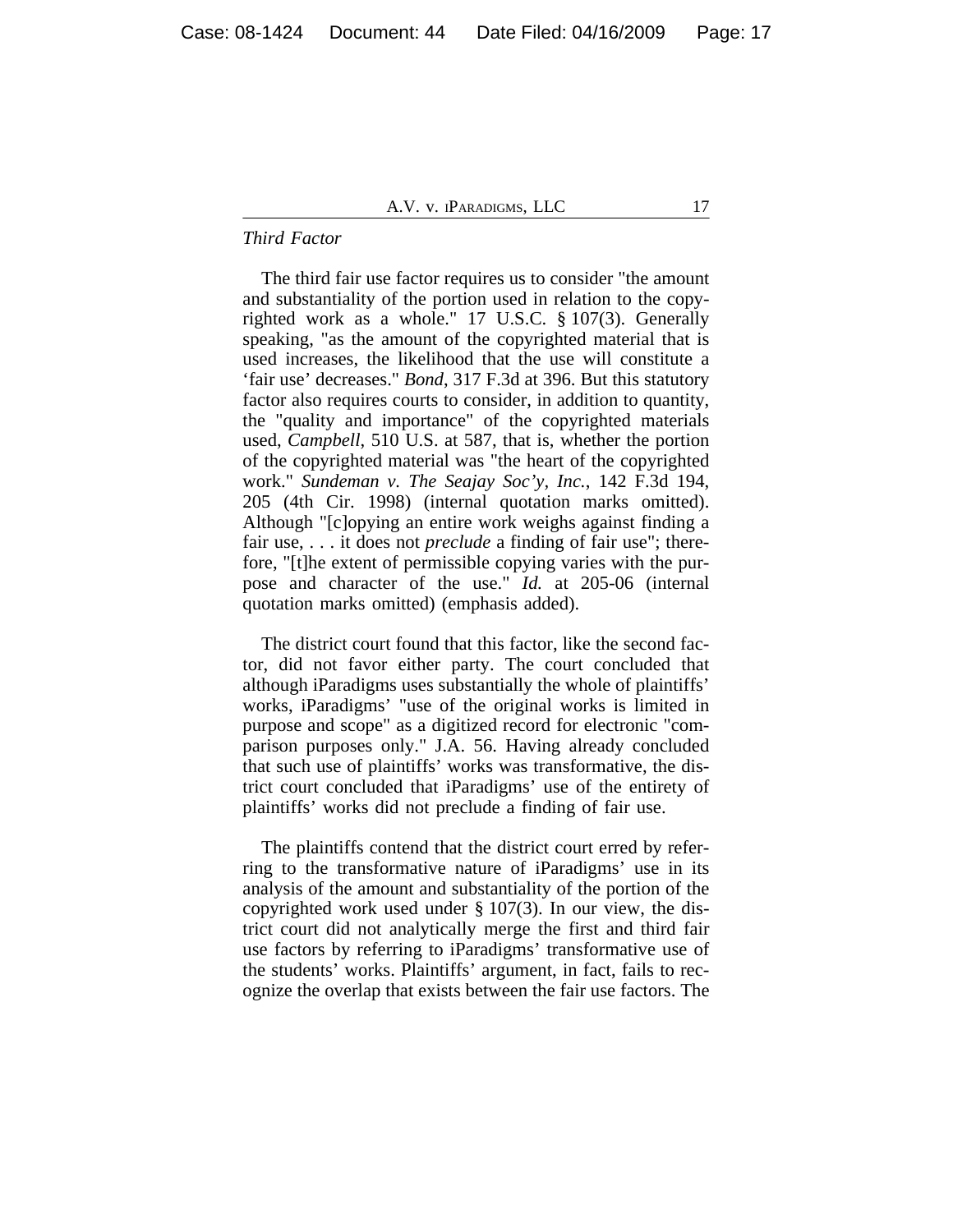first and third factors, for example, take into account to some degree the purpose of the disputed use. *Compare* 17 U.S.C. § 107(1); and *Sundeman*, 142 F.3d at 202 (explaining that "[t]he 'further purpose' and 'different character' of [the defendant's use] make it transformative" under § 107(1)), *with Bond*, 317 F.3d at 396 (concluding that § 107(3) did not favor plaintiffs because the defendant's "sole purpose and intent" was not to use the expressive content in the plaintiffs' works but "to obtain admissions of fact" in a court proceeding). We find no error in the district court's analysis.

# *Fourth Factor*

Finally, § 107 directs us to examine the market of the copyrighted work to determine "the effect of the use upon the potential market for or value of the copyrighted work." 17 U.S.C. § 107(4). The Supreme Court described this factor as the "single most important element of fair use," *Harper & Row*, 471 U.S. at 566, considering that a primary goal of copyright is to ensure that "authors [have] the opportunity to realize rewards in order to encourage them to create." Leval, *Toward a Fair Use Standard*, 103 Harv. L. Rev. at 1124. By contrast, "a use that has no demonstrable effect upon the potential market for, or the value of, the copyrighted work need not be prohibited in order to protect the author's incentive to create." *Sony*, 464 U.S. at 450.

Our task is to determine whether the defendants' use of plaintiffs' works "would materially impair the marketability of the work[s] and whether it would act as a market substitute" for them. *Bond*, 317 F.3d at 396. We focus here not upon "whether the secondary use suppresses or even destroys the market for the original work or its potential derivatives, but [upon] whether the secondary use *usurps the market of the original work*." *NXIVM Corp. v. The Ross Institute*, 364 F.3d 471, 482 (2nd Cir. 2004) (emphasis added). An adverse market effect, in and of itself, does not preclude application of the fair use defense. "The fair use doctrine protects against a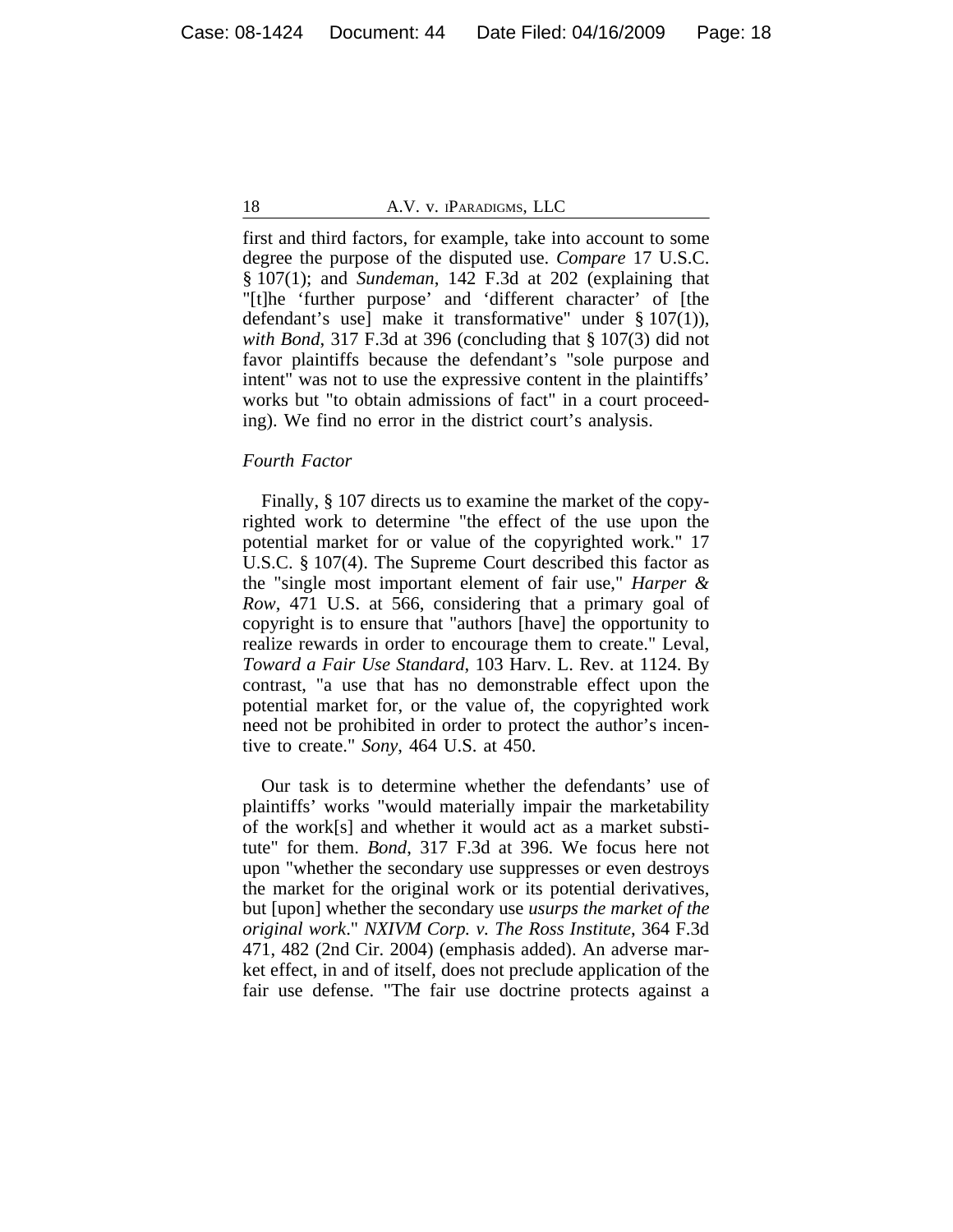republication which offers the copyrighted work in a secondary packaging, where potential customers, having read the secondary work, will no longer be inclined to purchase again something they have already read." *Sundeman*, 142 F.3d at 207 (internal quotation marks omitted).

The analysis of whether the disputed use offers a market substitute for the original work overlaps to some extent with the question of whether the use was transformative. *See Campbell*, 510 U.S. at 591 (distinguishing a secondary use that simply duplicates an original work in its entirety, thereby superseding it, from a secondary use that is transformative). To the extent this issue arises in fair use cases, it often does so when the secondary use at issue involves a scholarly critique or parody of the original work. *See Campbell*, 510 U.S. at 592 ("[T]he role of the courts is to distinguish between biting criticism that merely suppresses demand and copyright infringement, which usurps it." (internal quotation marks and alterations omitted)); *see also Sundeman*, 142 F.3d at 207 (holding that defendant's critique of a novel "did not have the purpose or effect of supplanting the copyrighted work" and that its use of the novel was transformative and thus did not create a market substitute for the original work); *Davis v. The Gap, Inc.*, 246 F.3d 152, 175 (2d Cir. 2001) (explaining that "[i]f the harm resulted from a transformative secondary use that lowered the public's estimation of the original (such as a devastating review of a book that quotes liberally from the original to show how silly and poorly written it is), this transformative use will be found to be a fair use, not withstanding the harm").

But regardless of whether the defendant used the original work to critique or parody it, the transformative nature of the use is relevant to the market effect factor. *See Suntrust Bank v. Houghton Mifflin Co.*, 268 F.3d 1257, 1274 n.28 (11th Cir. 2001) ("Whereas a work that merely supplants or supersedes another is likely to cause a substantially adverse impact on the potential market of the original, a transformative work is less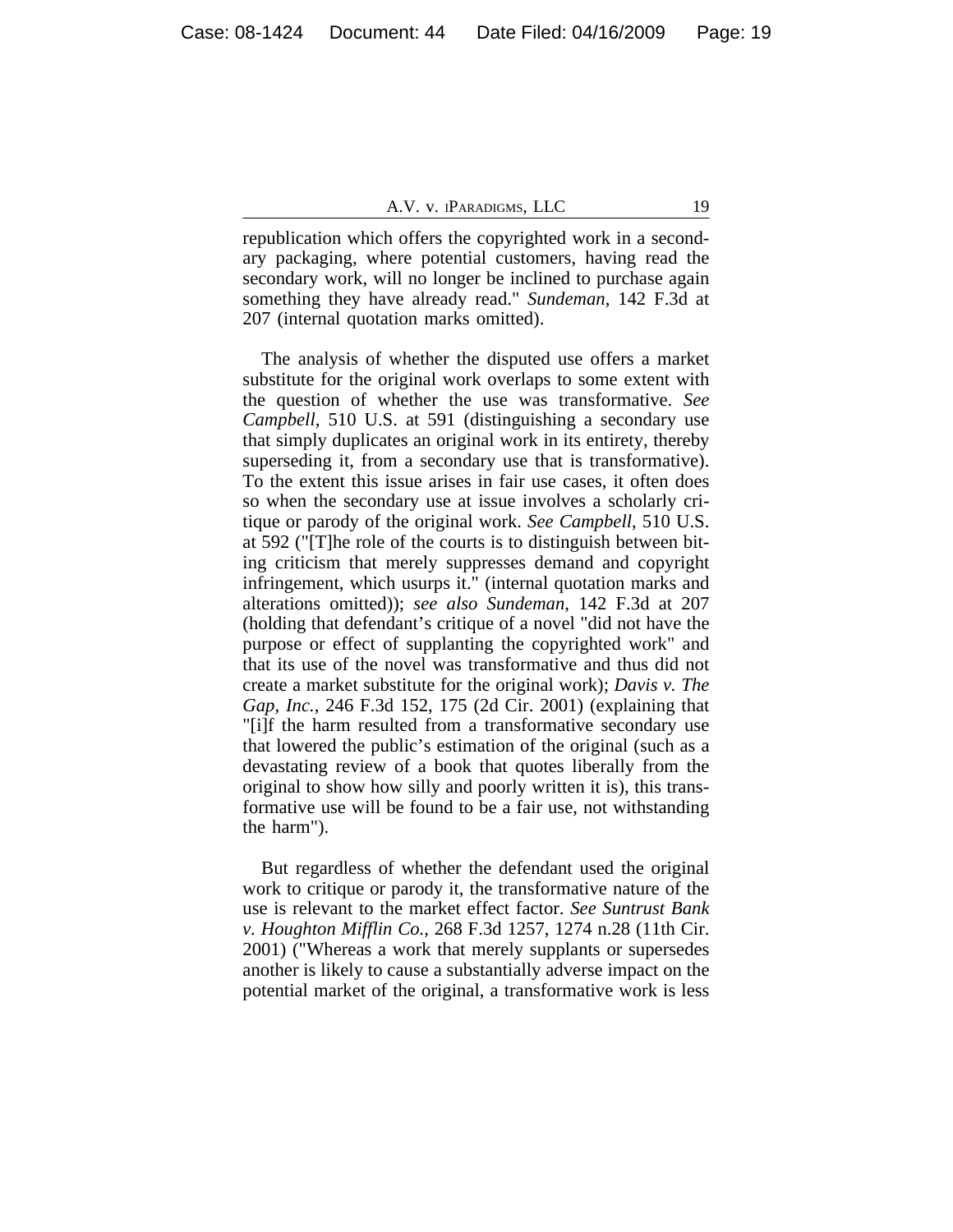likely to do so." (internal quotation marks omitted)); *Davis*, 246 F.3d at 176 (noting that "the market effect must be evaluated in light of whether the secondary use is transformative").

The district court concluded that iParadigms' Turnitin system did not serve as a market substitute or even harm the market value of the works, highlighting the deposition testimony of the plaintiffs — each of whom denied that iParadigms' "impinged on the marketability of their works or interfered with their use of the works." J.A. 58. The district court also noted that, although the pleadings alleged iParadigms' use would adversely impact plaintiffs' ability to market their works to other high school students seeking to purchase completed term papers or essays, each plaintiff indicated that such transactions were dishonest and that he or she would not sell their original works for submission by other students.

Furthermore, the court rejected plaintiffs' contention that iParadigms' use would adversely impact the value of the works if a recipient such as a college admissions department or a literary journal used the Turnitin system to verify originality. Because their works are now archived, plaintiffs argued, the Turnitin system would report that their own original works were plagiarized. In light of how the Turnitin system works, the district court rejected the argument as speculative at best:

Anyone who is reasonably familiar with Turnitin's operation will be able to recognize that the identical match is not the result of plagiarism, but simply the result of Plaintiff's earlier submission. Individuals familiar with Turnitin, such as those in the field of education, would be expecting the works submitted to have been previously submitted.

J.A. 59.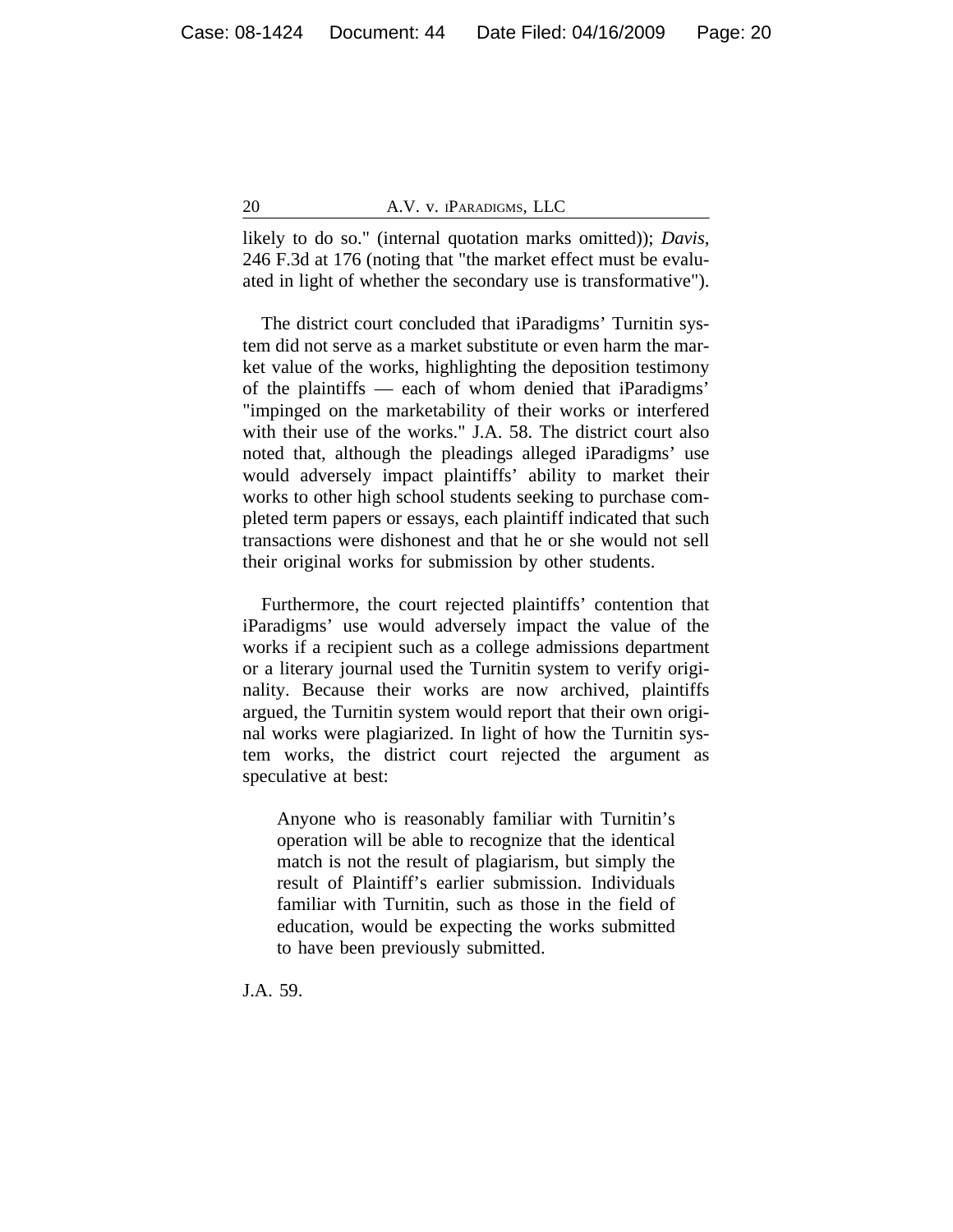On appeal, plaintiffs' primary contention is that the district court focused on whether there was evidence of actual damages, failing to consider the effect of iParadigms' use on the "potential market" for plaintiffs' works.<sup>6</sup> Clearly, this assertion is incorrect. The district court considered the potential market effects suggested by plaintiffs but concluded that plaintiffs' arguments were theoretical and speculative. Plaintiffs' most plausible theory was that iParadigms' archiving of their papers impaired the sale of the papers to high school students in the market for unpublished term papers, essays and the like. Undoubtedly, there is a market for students who wish to purchase such works and submit them as their own for academic credit.**<sup>7</sup>** And, iParadigms' archiving of such papers on the Turnitin website might well impair the marketability of such works to student buyers intending to submit works they did not author without being identified as plagiarists.

As noted by the district court, however, the plaintiffs testified that they would not sell the works at issue here to any dealer in such a market because such a transaction would make them party to cheating and would encourage plagiarism. Furthermore, to the extent that iParadigms' use would adversely affect plaintiffs' works in this particular market, we must consider the transformative nature of the use. Clearly no market substitute was created by iParadigms, whose archived student works do not supplant the plaintiffs' works in the "paper mill" market so much as merely suppress demand for them, by keeping record of the fact that such works had been previously submitted. *Cf. Davis*, 246 F.3d at 175 (noting that fair use occurs where "the harm resulted from a transforma-

**<sup>6</sup>**Plaintiffs note emphatically that the fourth statutory fair use factor "specifically uses the word 'potential' . . . and nowhere uses the word 'damage.'" Brief of Appellants at 29. This point of emphasis is somewhat ironic in that the district court did not use the word "damage" either, but did discuss potential market effect.

**<sup>7</sup>**Web sites such as *www.ibuytermpapers.com*, for example, offer completed papers and essays purchased from high school students.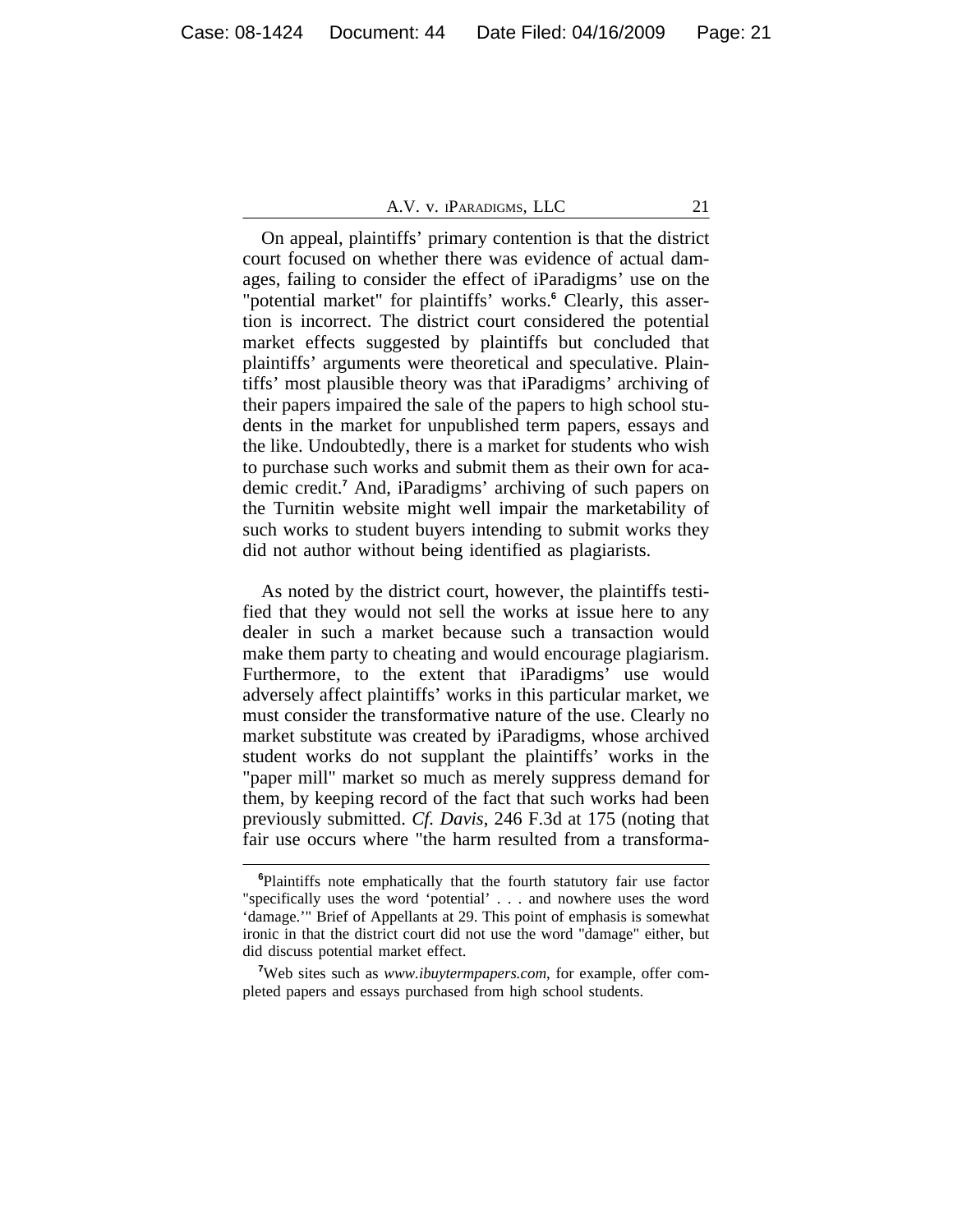tive secondary use that lowered the public's estimation of the original" rather than from a market substitute). In our view, then, any harm here is not of the kind protected against by copyright law.

The plaintiffs offer a few additional theories under which iParadigms' use of their papers could conceivably affect marketability. For example, plaintiffs point to the possibility that if they submitted all or a portion of their own works to a periodical for publishing or to a college admissions board, and the magazine or college used Turnitin, then their submitted works might potentially be discredited as a product of plagiarism. Like the district court, we conclude that these theories are implausible in light of how the Turnitin system generally operates. We find nothing in the record to suggest that any of these scenarios envisioned by plaintiffs are anything more than unfounded speculation.

In sum, we conclude, viewing the evidence in the light most favorable to the plaintiffs, that iParadigms' use of the student works was "fair use" under the Copyright Act and that iParadigms was therefore entitled to summary judgment on the copyright infringement claim.**<sup>8</sup>**

#### III. iParadigms' Cross Appeal

#### A.

iParadigms asserted a counterclaim against plaintiff A.V. under the Computer Fraud and Abuse Act ("CFAA"), *see* 18 U.S.C. § 1030, a statute generally intended to deter computer hackers.**<sup>9</sup>** Although the CFAA is primarily a criminal statute,

<sup>&</sup>lt;sup>8</sup>In light of our "fair use" analysis, we decline to address the question of whether the terms of the Clickwrap Agreement created an enforceable contract between plaintiffs and iParadigms.

**<sup>9</sup>** *See, e.g.*, Charlotte Decker, Note, *Cyber Crime 2.0: An Argument to Update the United States Criminal Code to Reflect the Changing Nature of Cyber Crime*, 81 S. Cal. L. Rev. 959, 980-81 (2008) ("The CFAA, § 1030(a)(5), is the primary tool used to investigate and prosecute hacking crimes.").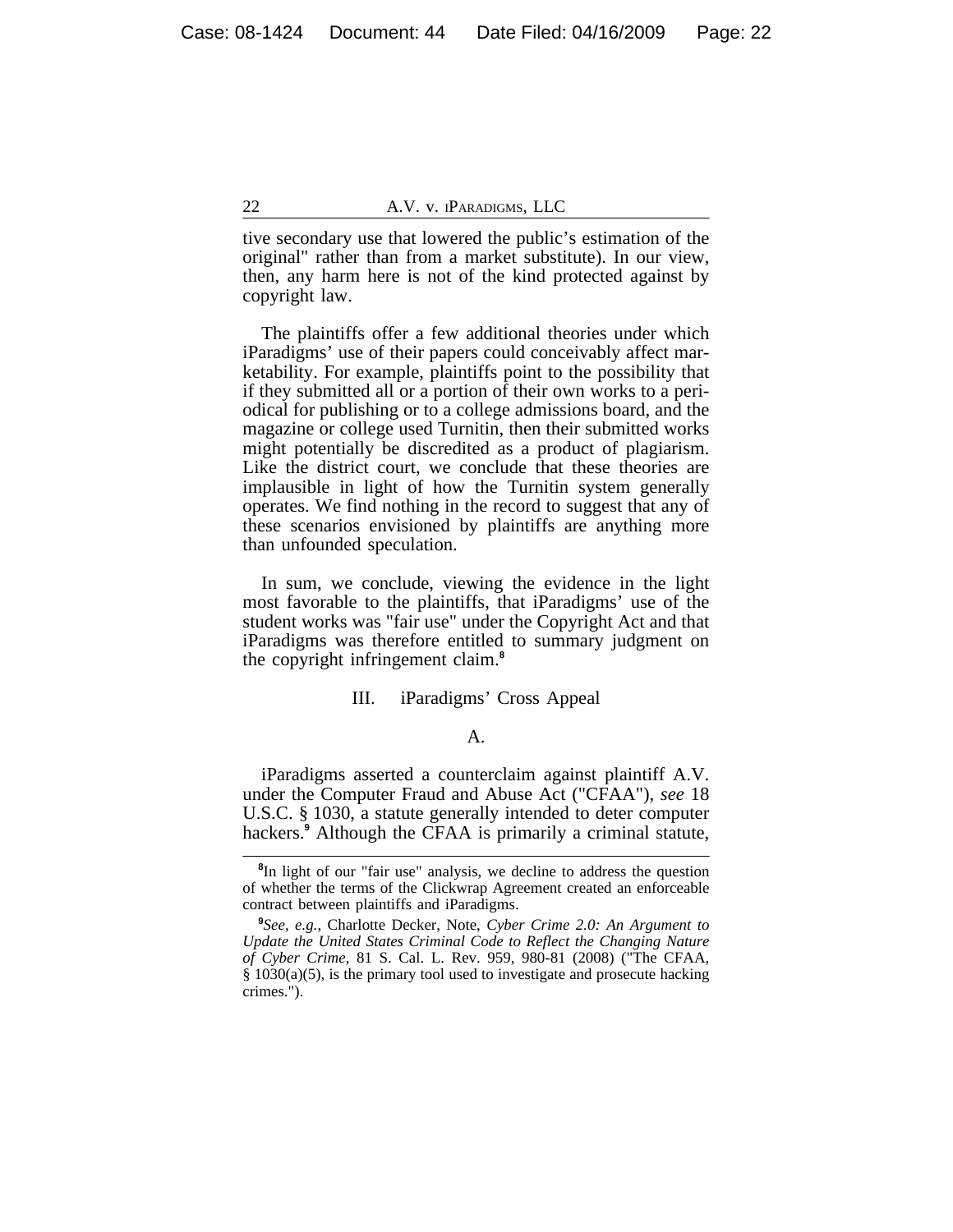it permits private parties to bring a cause of action to redress a violation of the CFAA: "Any person who suffers damage or loss by reason of a violation of this section may maintain a civil action . . . to obtain compensatory damages and injunctive relief or other equitable relief." 18 U.S.C. § 1030(g). iParadigms alleged that by gaining unauthorized access to Turnitin through a password assigned to UCSD students, plaintiff A.V. violated  $\S$  1030(a)(5)(A)(iii), which prohibited any person from "intentionally access[ing] a protected computer without authorization, and as a result of such conduct, caus[ing] damage," and, by such conduct, caused, in violation of  $\S$  1030(a)(5)(B)(i), "loss to 1 or more persons during any 1-year period . . . aggregating at least \$5,000 in value." Additionally, the CFAA imposed this limit: "Damages for a violation involving only . . .  $[\S 1030(a)(5)(B)(i)]$  are limited to *economic damages*." 18 U.S.C. § 1030(g) (emphasis added).**<sup>10</sup>**

iParadigms offered evidence that when it learned that A.V. was able to register and submit papers as a student of a university in which he was not enrolled and had never attended, it feared the possibility of a technical glitch in the Turnitin system and concluded an investigation was necessary. Unaware that A.V. had simply obtained a password posted on the Internet, iParadigms assigned several employees to determine what happened. According to iParadigms, over the course of about one week, numerous man-hours were spent responding to A.V.'s use of the UCSD password.

The district court concluded that iParadigms' counterclaim failed as a matter of law because  $\S 1030(g)$  limited damages

**<sup>10</sup>**The CFAA was amended after the district court issued its decision in this case. *See* Pub.L. 110-326, § 204(a). These amendments largely reorganized § 1030, but left subsection (g) essentially intact and do not bear upon the limited issue before the panel — whether the district court correctly interpreted "economic damages" as that terms is used in § 1030(g). We take no position, of course, as to what effect, if any, the amendments otherwise have on the legal sufficiency of iParadigms' CFAA counterclaim.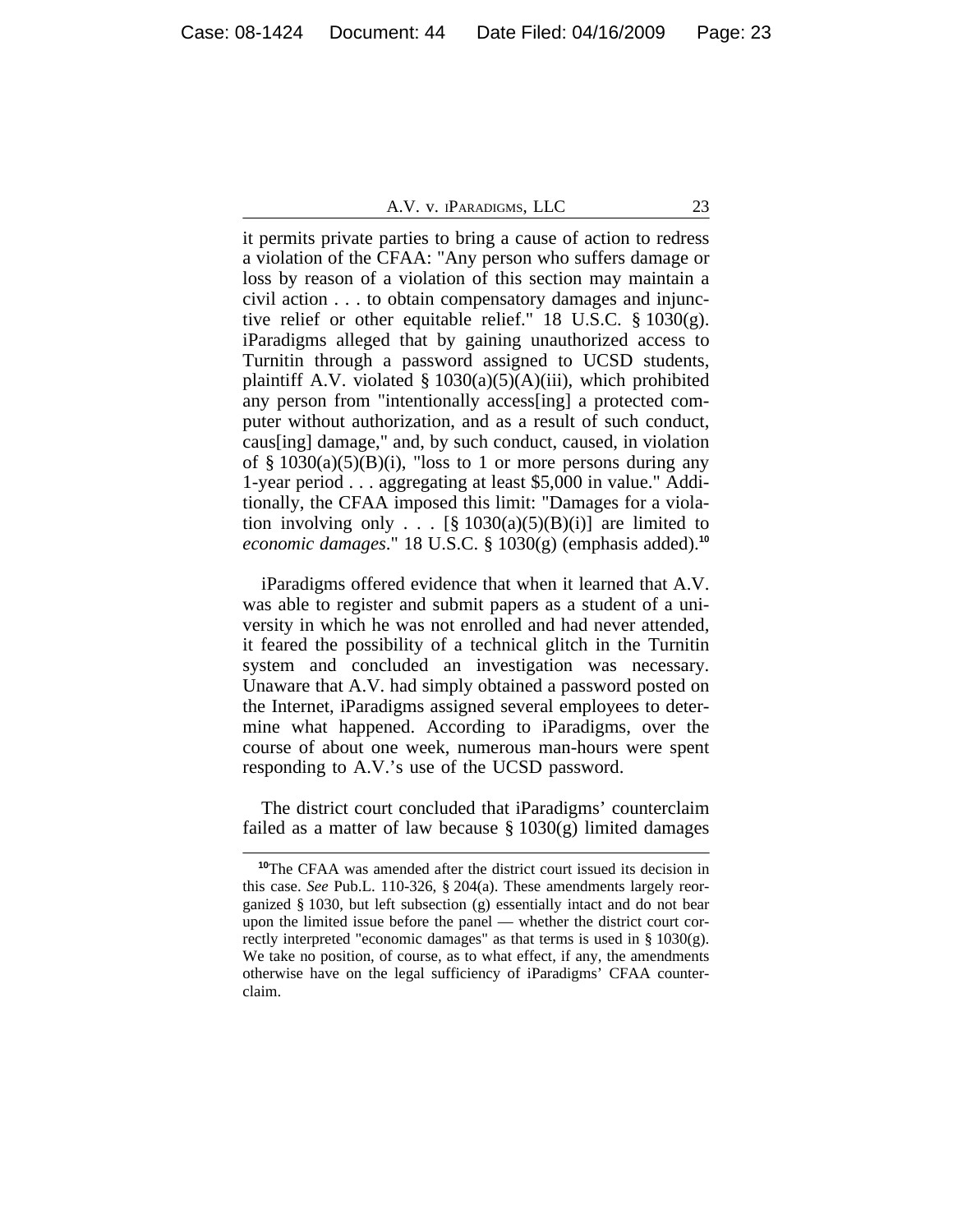for a violation of  $\S 1030(a)(5)(B)(i)$  to "economic damages." The court found that iParadigms "failed to produce any evidence of actual or economic damages," J.A. 64, and "only presented evidence of consequential damages resulting from the steps taken by iParadigms in response to A.V.'s submissions." J.A. 63. Implicit in the district court's conclusion was the assumption that "economic damages" in  $\S 1030(g)$  does not encompass any "consequential damages" whatsoever.

iParadigms counters that "economic damages" ought to be accorded its ordinary meaning, which would include consequential damages but exclude recovery for pain and suffering or emotional distress. *See Creative Computing v. Getloaded.com LLC*, 386 F.3d 930, 935 (9th Cir. 2004) (concluding that the "economic damages" limitation "precludes damages for death, personal injury, mental distress, and the like" but includes "loss of business and business goodwill"). We agree that the district court construed the "economic damages" provision too narrowly. To maintain a civil action under the CFAA, a person first must have "suffer[ed] damage or loss by reason of a violation of this section." 18 U.S.C.  $\S 1030(g)$ . The CFAA defines "loss" as "any reasonable cost to any victim, *including the cost of responding to an offense*, conducting a damage assessment, and restoring . . . the system . . . to its condition prior to the offense, and any revenue lost, cost incurred, or other consequential damages incurred because of interruption of service." 18 U.S.C. § 1030(e)(11) (emphasis added). This broadly worded provision plainly contemplates consequential damages of the type sought by iParadigms costs incurred as part of the response to a CFAA violation, including the investigation of an offense. *See, e.g.*, *Modis, Inc. v. Bardelli*, 531 F. Supp. 2d 314, 320 (D. Conn. 2008) (noting that "the costs of responding to the offense are recoverable" including "costs to investigate and take remedial steps" (internal quotation marks omitted)); *SuccessFactors, Inc. v. Softscape, Inc.*, 544 F. Supp. 2d 975, 980-81 (N.D. Cal. 2008) (holding that the cost of investigating and identifying the CFAA offense, including "many hours of valuable time away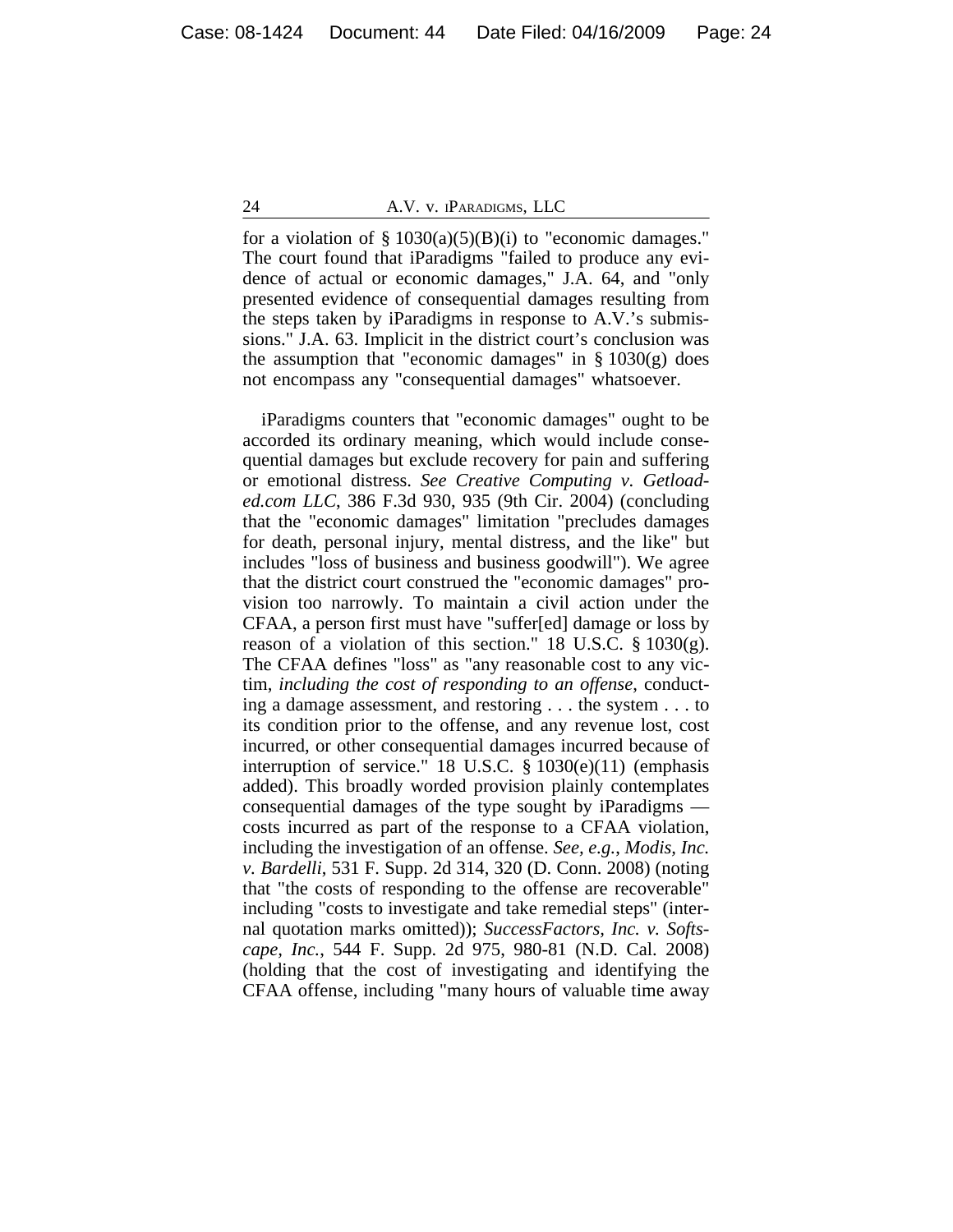from day-to-day responsibilities, causing losses well in excess of \$5,000," qualified as "cost[s] of responding to an offense" under § 1030(e)(11)).

Accordingly, we remand for further consideration of this claim, expressing no opinion as to whether the evidence is otherwise sufficient to establish a viable CFAA claim or whether the alleged consequential damages were reasonable, sufficiently proven, or directly causally linked to A.V.'s alleged CFFA violation.

B.

iParadigms asserted another counterclaim against plaintiff A.V. under the Virginia Computer Crimes Act ("VCCA"), which provides that "[a]ny person who uses a computer or computer network, without authority and . . . [o]btains property or services by false pretenses . . . is guilty of the crime of computer fraud." Va. Code Ann. § 18.2-152.3. Moreover, "[a]ny person who willfully obtains computer services without authority is guilty of the crime of theft of computer services." Va. Code Ann. § 18.2-152.6. Section 18.2-152.12 provides that "any person whose property or person is injured by reason of a violation of [the VCCA] . . . may sue therefor and recover for any damages sustained and the costs of suit." The factual basis for this counterclaim was essentially the same as that for the CFAA counterclaim — that A.V., a Virginia resident, obtained access to the Turnitin service by using passwords and enrollment codes that A.V. did not have authorization to use. The district court granted summary judgment to A.V. on iParadigms' VCCA claim, as it had on the CFAA claim, based on its conclusion that iParadigms failed to present evidence of actual or economic damages caused by A.V.'s submission of papers as a UCSD student.

iParadigms contends that because the district court rejected the CFAA and the VCCA counterclaims for the same reasons, the district court was necessarily construing the phrase "any